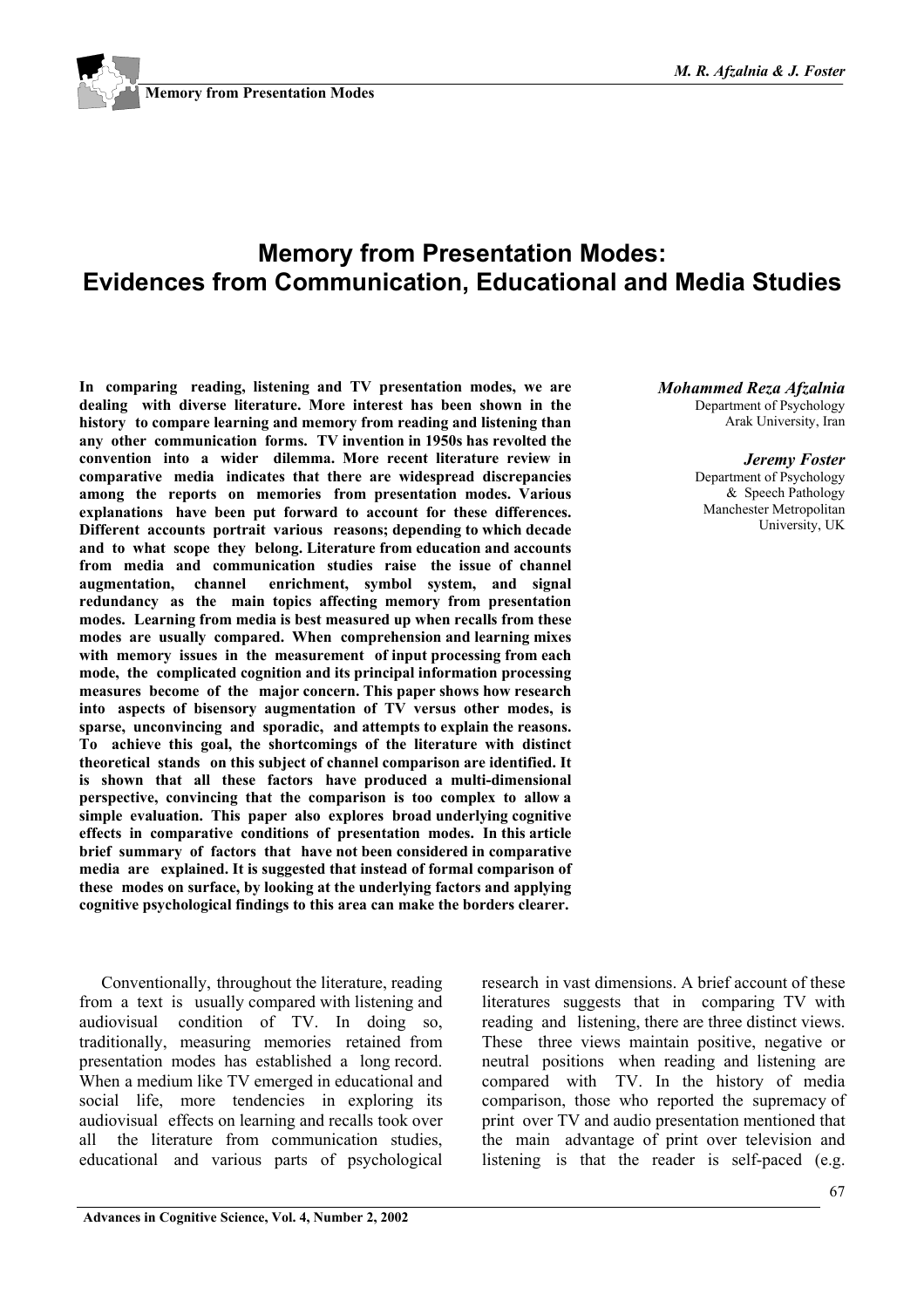Furnham, Gunter, & Green 1990). Whereas the viewer of TV or the listener of a broadcast is usually presented with material at a rate determined by the presenter. With self-pacing of reading, according to this suggestion, the reader uses more attentional resources in the processing of inputs, and also has a better chance to use more imagery for his comprehension. The second group provided evidence that in comparing media, TV is superior to reading or listening (e.g. Anderson & Burns, 1991; Anderson & Collins, 1988; Calvert, Huston & Wright, 1987). According to this group, both attention and comprehension are guided by the viewer's seeing formal television features, which provide more information than is available in a verbal mode. A third group (e.g. Goodwin, Chu, & Schramm, 1967; William & Brown, 1991; Reeves, 1986) advocate that medium on its own makes no difference, as it is only a neutral carrier of the message. They rely on evidence from educational studies as well as indications from media, news, advertising and psychological studies (e.g. Goodwin, Chu, & Schramm, 1967). According to this group, if there is any difference in recall from different presentations, it can be attributed to the way the content is presented.

In educational and cognitive studies of the impact of pictures on text and listening materials, controversies are also shown. One group (e.g. Hamilton, & Holzman, 1989; Hitch et al., 1989; Margrain, 1967) argues that readers are privileged by using spatial information such as maps or information available from the environment or prior knowledge regarding spatial organisation of the content of presentation to construct an image or a cognitive model of a situation being described (presented). One more argument (e.g. Jacoby, Hoyer, & Zimmer, 1981; Wagenaar & Visser, 1979) was that picture add-ons do not affect the overall recalls in a positive way, but tax memory resources. In this way, divergent findings have been reported in the studies about the modality effects in short-andlong-term memory. Another group (e.g. Berry & Brosious, 1991; Findahl, 1971; Murdock, 1996; 1971; Stauffer et. al., 1981) who were more interested in the effects of differential modality on short-term retention produced yet a further source of literature. Murdock (1966; 1972), for example, reported superiority for the auditory mode of presentation in recall for several seconds after presentation. Margrain (1967), running two experiments concerning short-term memory of audio and visual presentation also found a better shortterm retention of digit list when presented auditorily. The third goup advocated that the impact of picture add-ons would depend on the quality of pictures and the relationships that emerge as a result of this combination ( e.g. Waddil & Mc Daniel, 1992).

A review of research on single and multiple channel communication, in this way, goes back to the early sixties (e.g. Hartman, 1961b), or even longer before. According to Hartman, research on the channels of communication is much older than the media themselves. Hartman's conclusions from his early review pointed out that audio has obvious advantage for presenting simple material to younger children with undeveloped reading skills. However, as the material becomes more complex, print becomes increasingly advantageous. As more recent literature on this subject (e.g. Mousavi et al, 1995; Quealy & Langan-Fox 1998) have gone too narrow emphasising on attributes of this media comparison, (probably because they have been disappointed with the existing literature), a real perspective of this comparison that can provide a true picture appears to be overlooked. Those who initiated the issue of presentation mode were concerned with the educational context. They were mainly concerned with reading from a text as compared with listening to audiotape and later with other types of audio visual aids. Educational AV media, such as films, slide tapes, overhead projectors, and lately TV, were used for aiding instruction (e.g., Jamison, Supper, & Walls, 1974). Because planning, application, utilisation, and maintenance of this AV material in instructional settings have been always expensive and time consuming, many teachers were reluctant to use them and challenged their usefulness by comparing them with unaided and simple media classrooms. Their argument was that activities, such as reading a text or listening to an audiotape, does not yield a lower average outcome when compared to using expensive audio visual aids. In these studies (See Hartman, 1961a; 1961b; Berry & Brosious, 1991 for details), the AV media, and particularly documentary films, were usually compared with the mono-channel media of reading and listening. While the prediction of many of these studies was negative, others found some positive results (see Hartman, 1961b; and Hsia, 1971 for more details of this review of initial literature).

One main finding that can be inferred from the early literature is that comparison is possible only under exhaustive categorisation of different conditions and approximate equalisation of auditory and visual information. The majority of the early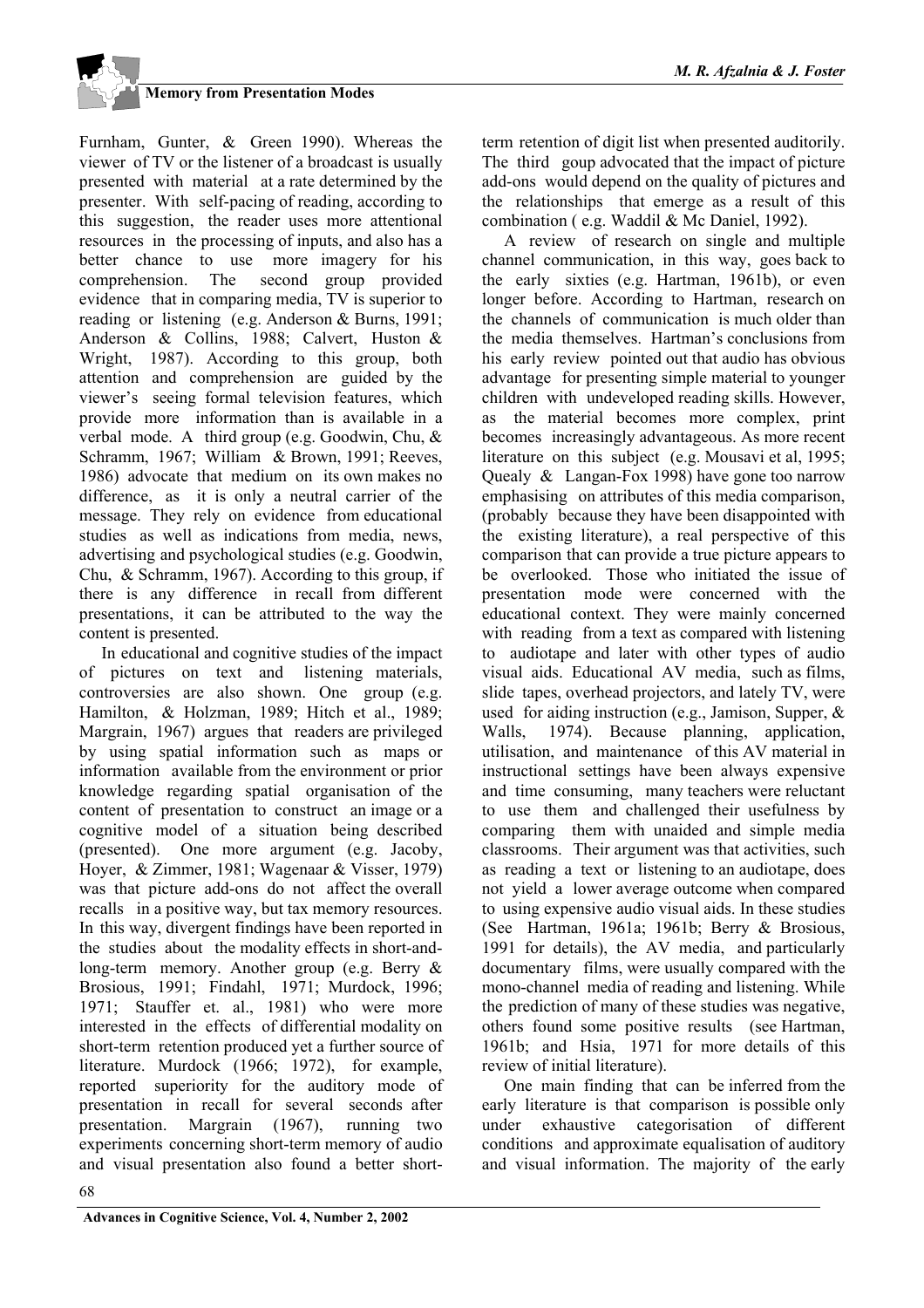research in comparative media were surveys, concerned with the effectiveness of television as compared with other media (e.g. Barrow & Westley, 1974; Schramm, 1963). According to Hsia (1971), "The only conclusion that can be drawn from nearly a thousand studies surveyed is: no secure general proposition can yet be stated" (p. 52). In the majority of later studies on the comparative effectiveness of auditory, visual, and audio-visually mixed mode of presentation, one major issue was whether or not people can handle the simultaneous presentation of AV material better or worse than a single mode presentation. This argument is best exemplified by the position taken in Broadbent's pioneer work (1958) and Garner's (1962) outline of information theory. Broadbent expounds the single communication channel concept of human information processing system and takes the view that restraints on the human central nervous system constrain the information processing level. His model of human information handling explains the loss of information when information has to queue to be processed. According to the model, the human information-processing rate is not only restricted by the modality capacity of the ears and eyes but is ultimately limited by the capacity of the central nervous system. No input can be consciously processed if it does not receive enough attention. Scientists using this model maintained that in the AV presentation mode redundant information introduced by multi-channels would be competing to get attentional resources and therefore be left in the queue of processing. But neuropsychological evidence indicates that there is an enormous disparity between the information processing capacity of the central nervous system and that of the sensory modalities (see Cohen et al., 1993). Garner (1962) argues that increased dimensionality of information will increase information transmission and reception, and also raises doubts on the validity of the single channel concept by pointing out that " a simple channel capacity is clearly inappropriate" (p. 135).

These seemingly divergent views on the information processing rates held by Broadbent and Garner may not be incompatible after all. People are capable of processing information through multichannels, so long as the inflow is within the information capacity limit. Garner has presented evidence to substantiate the assertion that an increase in information dimensionality may improve information processing and many studies (e.g. Glenberg & Kruley, 1992) have supported this idea.

More recently, Glenberg and Kruley (1992) comparing pictured textbooks with non-pictured texts have reported audio-visual superiority to a mono channel of reading and listening when AV is perfectly synchronised. This is consistent with Garner, who rejected the limitations on input handling that were suggested to be on our central nervous system.

Another perspective is arisen from media and advertising literature. Researchers (e.g. Berry & Brosious, 1991) involved in media evaluation considered issues such as bisensory augmentation, or channel enrichment in audio-visual media. Bisensory augmentation is meant when another channel is used to present some additional data, which is combined with the inputs from the main channel (e.g., a Slideplus Tape). It must be noted, however, that bisensory augmentation embodies two or more channels of communication in parallel which, in terms of their contents, may or may not be completely congruent to one another. Whereas channel enrichment is when a single channel is enhanced (aided) with the same or different type of content, usually mixed together so that it makes a unique new integrated medium that elaborates the form and content of presentation and is different from its individual components. In channel enrichment, one channel is consistently promoted by the other to produce a harmonious outcome. An example of this is a text, which is enriched with congruent pictures, or a TV programme where the audio and visual effects are mixed together to make one representation.

In psychology, the subject of comparative media has also attracted a lot of applied cognitive psychological research interest in recent years. For example, Mousavi et al. (1995) and Ouealy and Langan-Fox (1998) declared that the effectiveness of multimedia presentations in the real world has empirical support. Mousavi and his colleagues reported their findings on the use of a partly auditory and partly visual mode of presentation for geometry worked examples. Their logic was based on the split attention effect and the effect of presentation modality on the performance of working memory (WM). The split attention tasks, which gave participants a heavy cognitive load were used to measure WM capacity when processing information in various modes of presentation. According to their report, the presentation-modality-effect suggests that WM have partially independent processors for handling visual and auditory material. They argued that presenting material in a mixed rather than a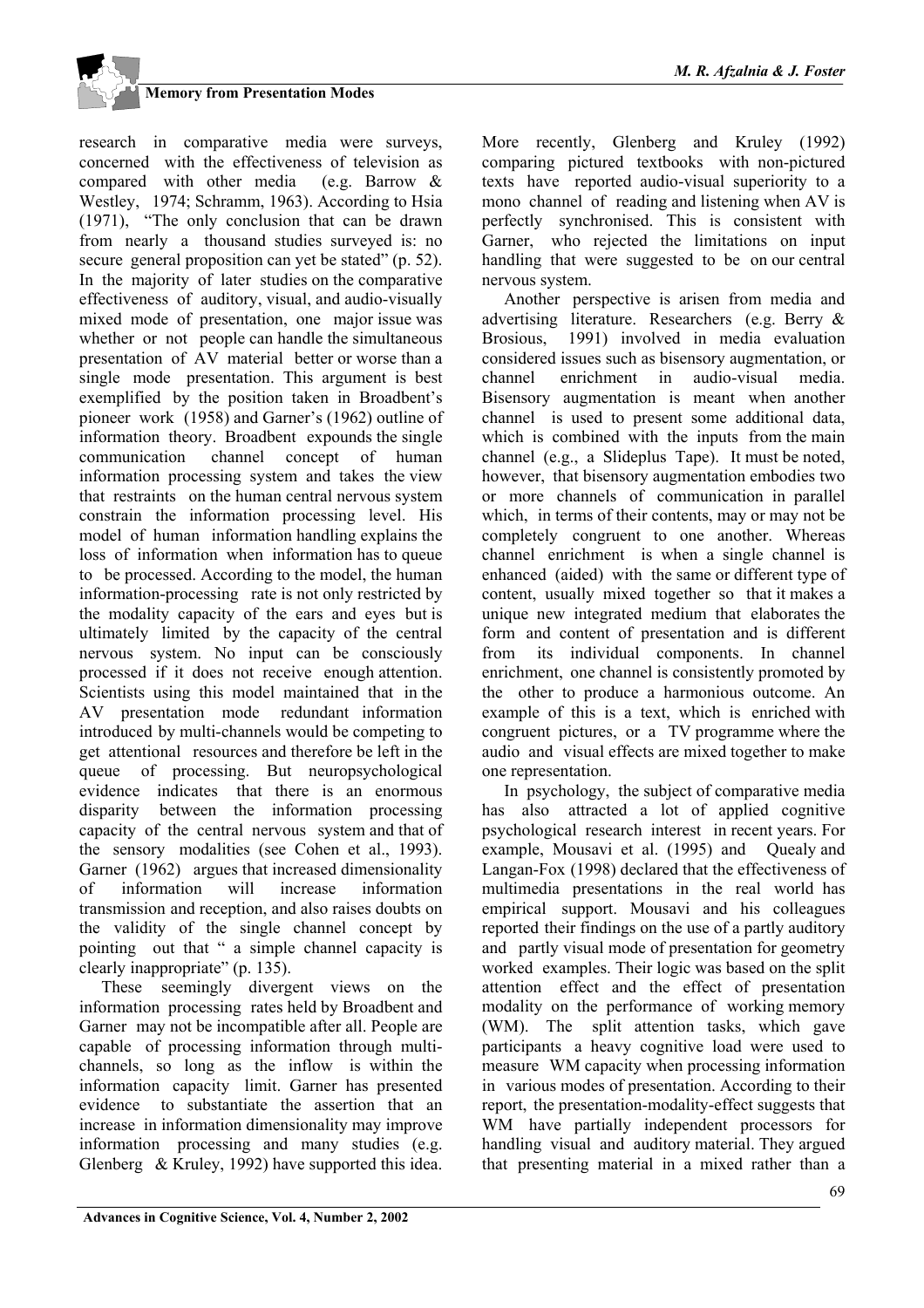

unitary mode might increase effective WM in handling the inputs. Quealy and Langan-Fox (1998), also argued that although it has been asserted that media on their own have no impact on the content, nevertheless, in accordance with dual coding theory of short term memory processing, greater effectiveness of video and audio presentation was obtained from their 3 experiments. With all the above considerations, it is, nevertheless, argued that the outcomes of various types of research have been inadequate and inconclusive due to application of inconsistent theoretical views and different manipulation techniques used to study the related variables. This concern is further seen in various literatures below.

#### **Educational Studies: Evidences from Picture Adding to Print and Auditory Presentation**

The history of educational-media comparison incorporates several considerations that have been of interest to researchers for many years. Substantial number of educational studies, for example, concerned with channel augmentation of AV media (particularly in TV and film) and its impact on learning and recall compared with single channel instruction, have shown that channel enhancement like adding pictures to print or audio generally increases learning. Some of these studies, however, have isolated more specific effects. For example Haring and Fry (1979) examined whether pictures could help learning from a written form. A prose passage was analysed into 350 idea units, and pictures were interspersed throughout the text. The 150 children between 10 to 12 years old wrote down all they could remember of the story immediately after presentation and again 5 days later. Results of the study indicated that pictures facilitated both immediate and delayed recall of the main ideas but not of the detailed incidentals. These findings, however, were not consistent with Goldberg (1974). who had previously shown that pictures only increased learning of materials not central to the objectives of the lesson.

Research of this kind has lead to fundamental inquiries involving the question "do really pictures aid learning from reading?" The role of illustrations in promoting text memory has been of interest to educational researchers for a very long time. Earlier investigations (e.g. Herman, 1965) cast doubt on the beneficial effect of pictures on learning from text. Herman claimed to have substantiated Broadbent's theory and documented the impairment of performance usually found in dual channel information processing. Later on, when the research methodologies had improved, findings suggested that the effect on learning of adding pictures to text could be valuable if the pictures chosen consistently support the written text. This suggestion soon gathered ample support to the extent that Glenberg and Kruley (1992) argued that "It is a fact that pictures help people to learn from texts" (p.461). However, depending on situational grounds, text illustrations yielded different results in terms of functions they may perform (Haring & Fry 1979).

Several other studies have gone further and isolated these picture-effects when used with written materials. Waddill and McDaniel (1992) examined the kind of information in a prose passage that was remembered better when depictive illustrations were embedded in the passage than when was the passage contained no illustrations. They examined the effectiveness of pictures with expository texts, stories, and materials teaching concepts and rules. Using different picture types, Waddill & McDaniel reported that pictures generally might serve to enable processing in which readers would not necessarily engage under ordinary circumstances. According to them, this positive effect of pictures has been empirically validated across a number of subjects and situational variables. They state that the effects obtained depend on the type of picture in conjunction with the content of the text. They suggested that pictures might, for example, serve to decorate textbooks, they may present additional information by enriching the written text or they may transform the reading into a more memorable form. For mature readers they may help them to organise the text, or interpret the text and derive more inferential ideas. Waddill and McDaniel made a classification of pictures and described their effects on recall from reading. This kind of classification of picture addition to a text is a useful framework from which a systematic study of picture effect can become more feasible. (More details on this classification will be discussed below under the heading of categorisation of picture-additions.)

An early review of literature on the educational aspect of media comparisons (Fleming, 1979), maintains that adding pictures to verbal communication has an absolute effect. Reviewing the preceding 20 years of research on the impact of instructional pictures, Fleming categorised the literature into 3 groups of studies: pictures vs. pictures, pictures vs words, and pictures plus words. He concluded that the pictorial superiority effect is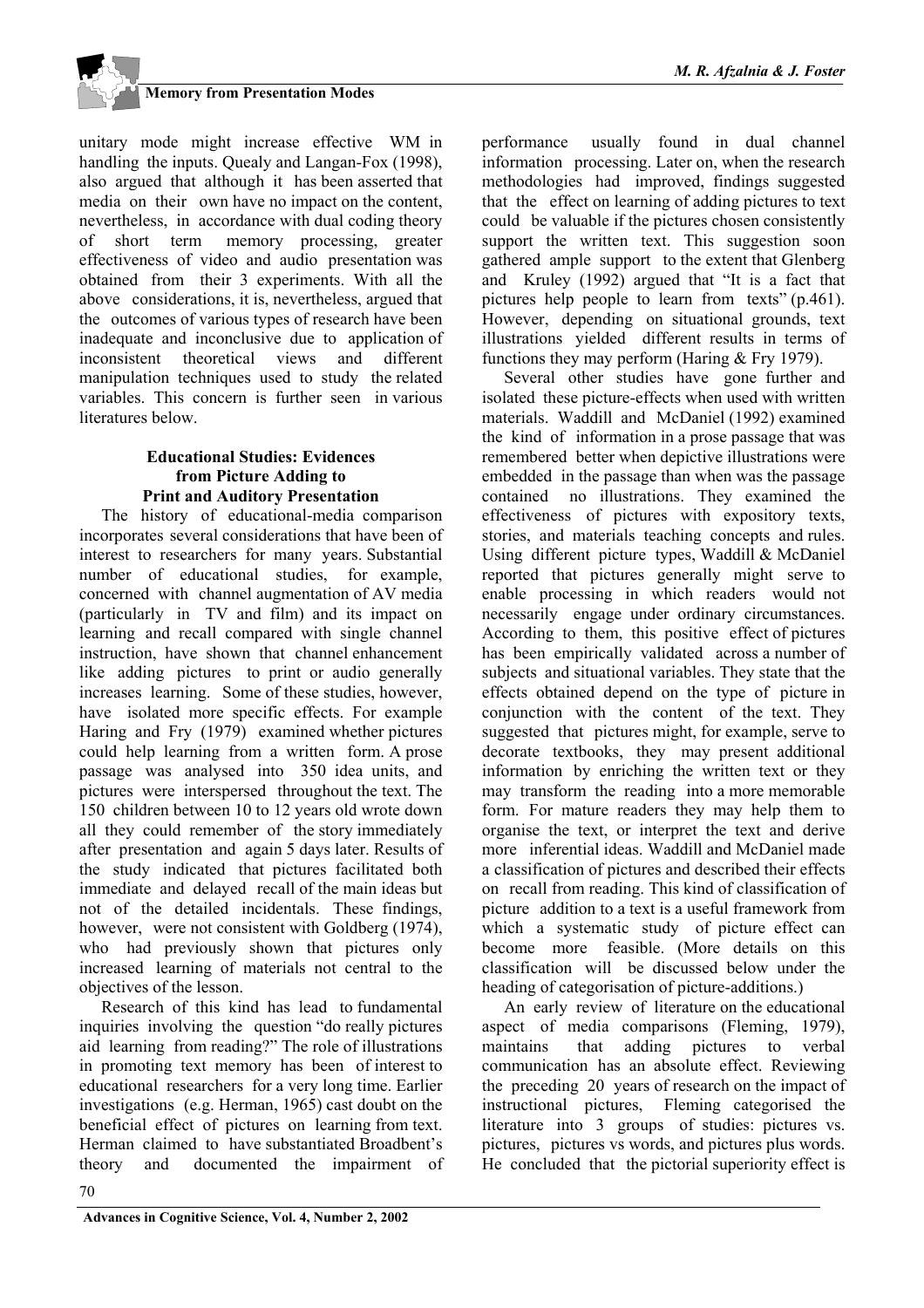

due to processing of information in terms of increasing analytical approaches and changing conceptions. He particularly supported Levin et al's experimental evidence (1976) that pictures strongly promote children's prose learning provided that factual learning is involved and that they are narrative or orally presented and the pictures are consistent with the text content. This view, however, does not exactly say how pictures have this salutary effect and is not unanimously shared among others who were concerned with this subject.

#### **Media Studies: Evidences from Picture Adding to Talking Head News Captions**

One of the areas of research that has constantly shown an interest in comparative media has been news and advertising. Communication researchers have usually attempted to find out in what ways and to what extent communication media differ in their effectiveness. However, the question that why they differ in effectiveness is less frequently dealt with and less thoroughly understood. Nonetheless, the difficulty of comparing the relative effectiveness of media has been recognised. Studies on the impact of adding pictures to talking heads of TV have reported results that are inconclusive. Wagenaar and Visser (1979), for example, have compared a radio message (audio only) and three different kinds of television broadcasts. The TV forecasts had different visual components, a talking head, a map with symbols appearing on it as the items were mentioned, and a map with a man pointing to the symbols. They found that the amount of presented material recalled was the same for the radio message and for the map with symbols. Both the talking head and the pointing man acted as distracters and impaired recall. The amount of information retained from weather forecasts was quite sharply limited and gimmicky visual aids were no help. Even Wagenaar, Schreduder, and Van Der Heijden (1985) in their latest study that was directly involved in comparing TV and Radio they failed to obtain any beneficial effects of pictures. Asking whether TV pictures help people to remember the weather forecast, Wagenaar and his colleagues (1985) carried out three experiments. They found that radio presentation lead to quite low recall scores (22-29%). They suggested that it is extremely hard to improve the obtained scores by the addition of TV pictures. According to them it does not help to show the newscaster presenting the message; neither does the addition of geographical maps enhance the subsequent recall. This study showed that the

information recalled from weather forecast was quite limited and adding visual aid did not improve the recalls. This report, however, contrasts with the findings of Berry and Brosious (1991), Findahl (1971) and Stauffer et al., (1981), who all reported a positive impact of bisensory presentation. Berry and Brosious (1991) found that if appropriate film is accompanied by heard news, the topic presented was recalled better than when was a talking head alone was reporting a news story.

However, Wagenaar's is not the only research reporting no effect for bisensory presentation. Other studies in media studies have also reported confusing findings. For example, Wilson (1974), comparing the loss of information from different media, reported that in terms of the level of recall, print was better than both audio-visual and audio only presentation. Furnham, Benson and Gunter (1987) reported a similar result. According to them, when they compared listening to an audio-tape with seeing the same content on television, the audiovisual situation of TV did not produce any better recall than the audio only condition. They report that reading produced significantly better recalls than either TV viewing or listening to an audiotape. They attributed this to more attentional consumption in reading mode producing a more in-depth comprehension. On the same ground, Jacoby, Hoyer, and Zimmer (1981) compared miscomprehension rates from news and advertising messages presented in audio-visual, audio only, and print modalities. They reported that messages conveyed in print were understood significantly better than the same messages received via audio-visual or audio only conditions. According to them, there was no difference in recall rates between audio-visual and audio only conditions, but recall from print improved when readers were given unlimited rather than limited time to read the texts. These controversies, again, may reflect other interfering variables, such as pace of presentation, the type of selected content material, the instructions given, levels of prior knowledge (Berry & Brosious, 1991). Instead of controlling these more obvious potential factors, Furnham and Gunter (1987) suggested that in comparing media, there are so many variables involved that even un-important ones can affect the outcome of a research. They controlled for variables such as time-of-the day and its impact on immediate recall of violent and non-violent news. They reported that both time-of- the day and the level of violence in the programmes influenced the recall from different modes of presentation. In general, the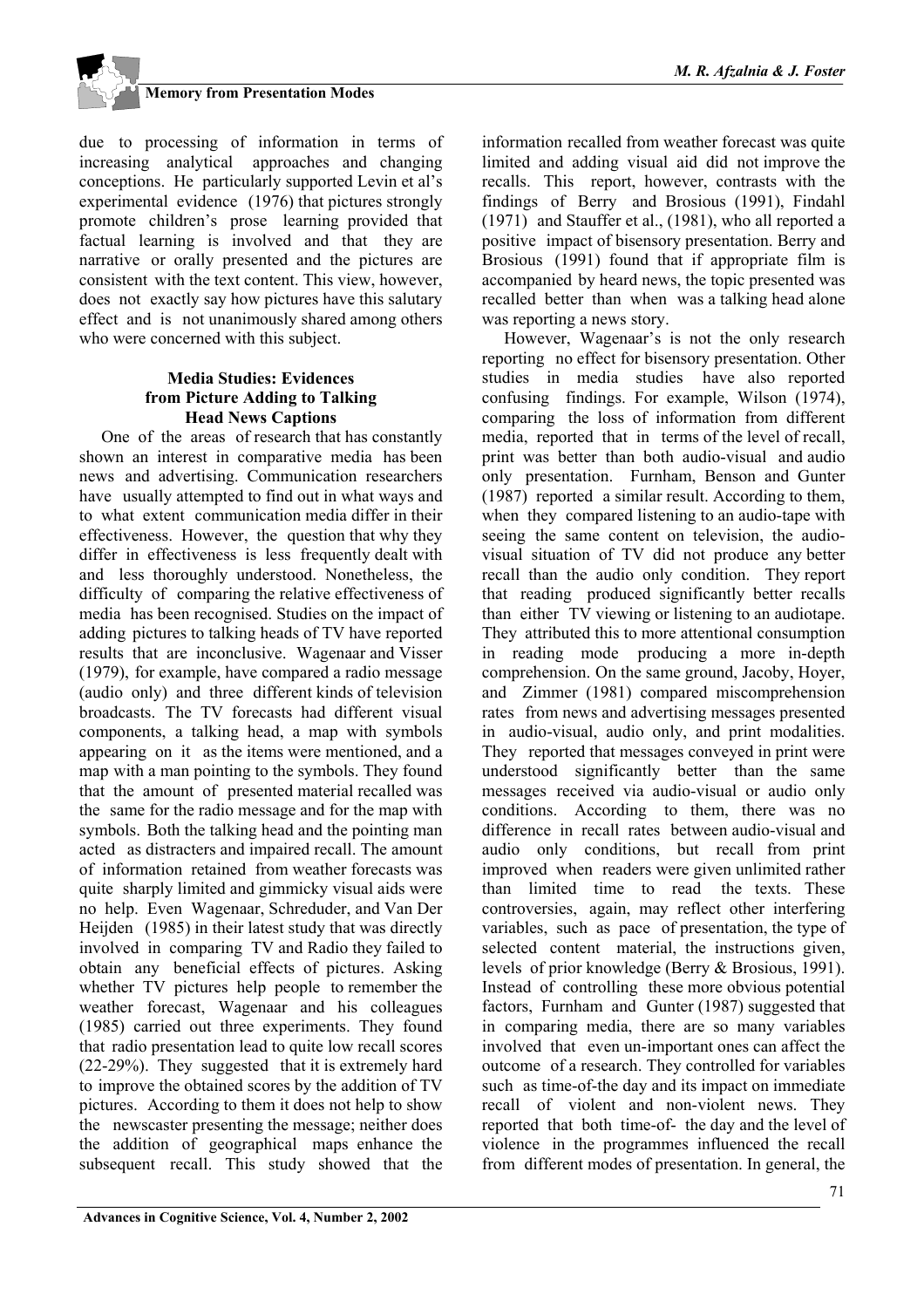range of possible interfering variables is vast. Particular variables that affect the qualities of different media or the capacities of the channels may affect the cognitive processes involved in information processing from different modes (Quealy & Langan-Fox, 1998). Or it might be that the underlying cognitive processing of the inputs from different modes can affect the recalls (e.g. Baddeley, 1999).

The differences between media revealed by the existing literature of media studies have not entirely been consistent. These inconsistent findings may suggest that apart from media per se, the cognitive process underlying the inputs from them should be carefully understood. Another interesting point would be to control the nature of the audio-visual contents. As discussed above, if better recalls are achieved in a learning situation when the same information is presented via different media, attributes like the mere channel augmentation through picture addition should not be taken as a responsible variable. The interaction between a channel and its content can be of crucial importance (Schramm, 1977). It might be that some of the earlier studies on audio-visual presentation comparisons have used channel-augmentation while others have used channel-enrichment. How these issues can be discounted?

#### **Bisensory Augmentation**

Another topic that has dominated the discussions on comparative media is bisensory augmentation. When reading (a visual input) and listening (an audio input) as two single channels that are compared with television and a better recall is emerged in the TV group it can be concluded the sum of AV may be producing a better integrated picture. This conclusion may, however, be well premature as in TV presentation, there are many other variables; such as spatial formal features that in the combination of reading and listening could not be found. In comparing reading and listening with TV presentation, very few control has been seen in the literature about this notion to validate the real value of bisensory augmentation (e.g. Stine et al., 1990). As discussed above, mere channel augmentation in terms of picture addition to the audio or text (or vice versa) cannot be taken as important without paying attention to the type of augmentation. Augmentation, which cannot produce a connectionistic relation, might not be beneficial. Therefore it may be a disadvantage in general. This means that if channel addition cannot merge into a more enhance version

of the stream of inputs, it cannot produce a better processing but exhausting the processing resources. Conversely, as evidenced before, it may even be taken as a disadvantage to a channel.

The view that bisensory presentation aids memory and enhances its processing resources in terms of overall recall has been proposed for a long time (e.g. Goodwin, Chu, & Schramm, 1967; Katz, Adoni & Parness, 1977). Katz et al. considered the importance of presentation mode on recall and asked 200 adults in Jerusalem either to watch the evening news in a normal fashion, or to listen to it but turn away from the screen and not watch the picture. They found that those who watched as they listened were able to recall more news items than those who only listened. They reported that in a similar situation, radio listeners forgot more news items than television viewers, but that individuals who viewed a television news programme performed no better on tests of content recall than individuals who had only listened to the same content. It should be born in mind that in Katz et al.'s experiment all the respondents were exposed to the news materials in their homes. When they compared recall from radio news versus television news, they were unable to control for the number of news reports presented and the length of the news broadcasts. Their radio or television newscast could contain longer or more news items than the other. In another study controlling for this variable, Stine et al. (1990), comparing age difference among younger and older adults, analysed the recall from TV, listening plus reading and listening only conditions. They concluded that channel-augmentation does indeed affect recall in different ways. Younger and older adults listened to segments of television news under three presentation modes: (a) Listening to the segment without visual track; (b) Listening plus reading of the same material concurrently; and (c) Viewing the normal TV condition. They reported that younger adults showed better free recall for the spoken information when it was augmented by the written transcript or video track. Older adults did not show this benefit of bisensory augmentation. Stine et al. also reported that in the normal TV condition, there was a substantial age difference in performance, which could not be accounted for in terms of working memory processing of the inputs. They attributed this variance to mode-ofpresentation effect and suggested that the differing involvement of working memory processing at different ages is a function of input modality.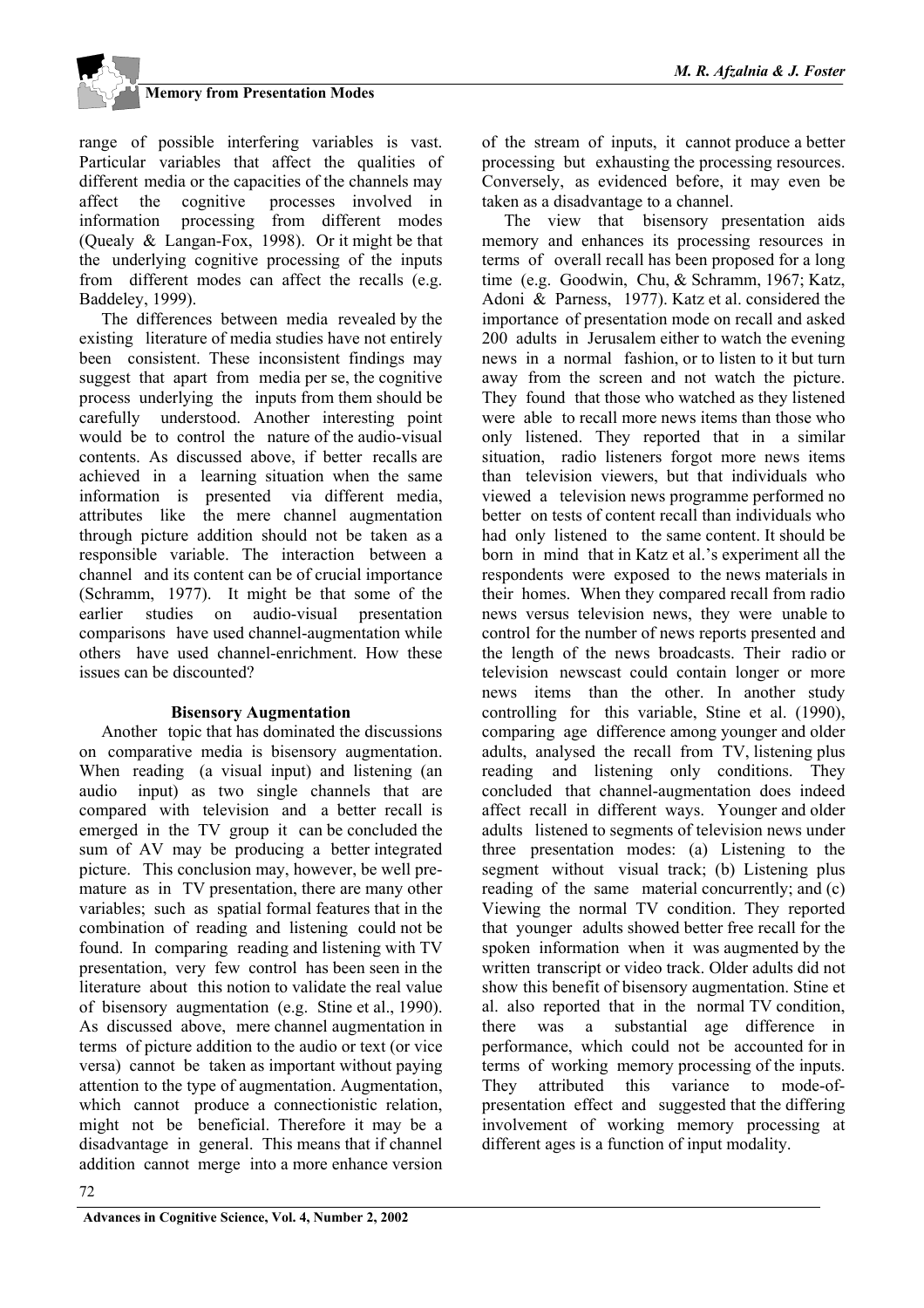However, while in some instances bisensory augmentation is shown to enhance recall, it may also be taxing to processing resources. Wagenaar et al. (1984) asked 42 younger Dutch adults to remember a series of words and pictures that were presented either auditorily, visually, or in both modalities. They manipulated modes of presentation by presenting the same material via (1) visual alone, (2) auditory alone, (3) auditory plus visual, matching items, same order, (4) auditory plus visual, matching items, non-contiguous order, (5) auditory plus visual, non-matching list, same categories in same order, (6) auditory plus visual, non-matching list, same categories in non-contiguous order and  $(7)$ auditory plus visual, non-matching list, visual list non-categorised. In conditions 3 to 7, each auditory stimulus was paired with a simultaneous visual stimulus. The results indicated that, with the exception of condition 5, no cross-modal facilitation of recall occurred in the bisensory presentation of unconnected word sequences. According to Wagenaar and colleagues, the gain that could be obtained by presenting the same piece of information in two modalities was even smaller than could be expected by presenting each item twice, because of the depletion of available resources to participants. These researchers thus reported that the bisensory presentation of words and pictures enhanced recalls relative to the single modalities only when the items from the two modalities represented an elaboration on a single concept. According to them, bisensory presentation does allow for facilitation, but only under conditions under which, simultaneous presentation allows a link to be created between two distinct but relatable stimuli. This may imply that there is no advantage in memory tasks to bisensory presentation per se and that all observed advantages are due to processes of elaboration. Therefore, presenting information in two modalities is not effective unless it is possible to create a new representation that combines material presented separately. They argued that without this sort of elaborative support of one modality for the other, bisensory presentation could produce negative effects by exhausting processing resources. This account is very similar to Waddill and McDaniel's treatment of the types of picture addition in textbooks discussed earlier. However, in considering the outcomes of this research, it should be reflected that the authors' main incentive in running it was to answer the question: "Does bisensory presentation of matching information lead to a cross-modal interaction, such that the amount of information

recalled is larger than what can be expected on the basis of independent combination of the two input channels?"

Both the laboratory and field research reviewed suggests that visual elaboration of auditory information can affect the recall of the receivers. But the way it interacts goes back to the earlier evidences from the educational literature that was discussed above.

#### **Channel Enrichment**

As has been mentioned before, considerable research has been devoted to the role of pictures accompanying written text or oral prose. However, the studies have had a variety of interests and few have used channel-enrichment as a theoretical base. Some have compared the learning of word or picture pairs; others have focused on information transmission through single or multiple channels. It can be concluded so far that if channel augmentation is positive and improves learning, the respective channel is enriched via the auxiliary one. Channelaugmentation on its own does not necessarily have a positive effect. If a person reads or listens to the same content, the learning outcome can not be guaranteed to be the same as a TV presentation where motion pictures are augmented by the sound or pictures augment the audio presentation. Channel enrichment, in this way, is a topic that shares the literature of comparative media with channel augmentation in various dimensions. Many of the investigators involved in comparative media studies have tried to reconcile the existing findings by attributing any channel supremacy to enriched capacity. Studies concerned with the impact of channel enrichment, when pictures are added to text and presented either verbally or by reading have mainly supported the beneficial effects of having an enriched channel. But this picture-addition depends on the text-picture relationship that was discussed above. Studies in educational settings have shown that meaningful learning is facilitated by imageryeliciting strategies such as pictorial attractions, concrete verbal stimuli, and imagery instructions. Many of the studies reviewed above did not distinguish between the type of enrichment that their additional medium provided. This confusion needs to be removed in any research that compares the effectiveness of a single mode of presentation with bimodal presentation.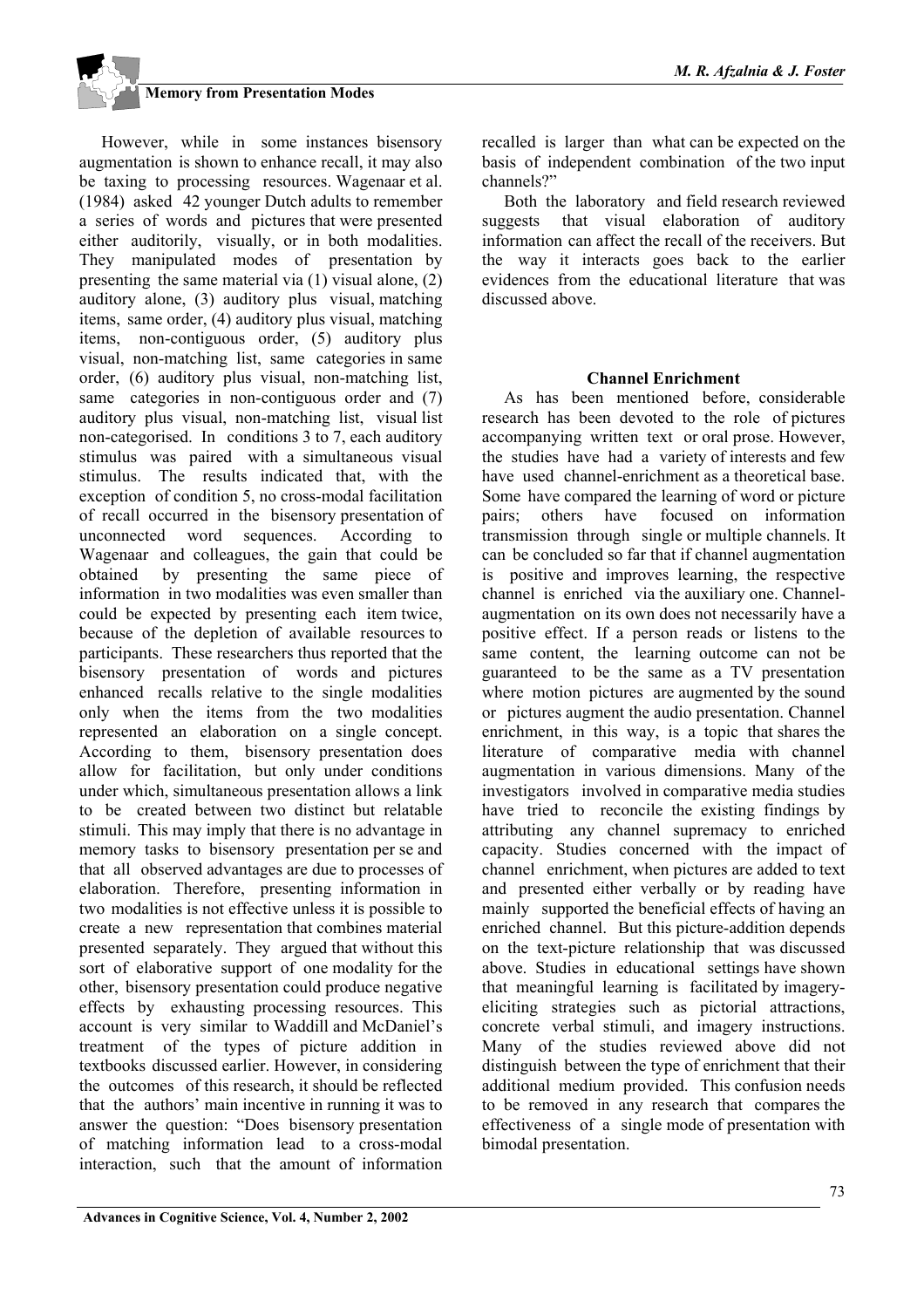#### **Symbol System**

Symbol system has to do with formal aspects of any message contained in each presentation mode. In each condition, communication is shaped with an overall atmosphere that makes a whole of the contents embodied with various formal features of the message in the shape of different icons. This means that information; in order to be conveyed has to be expressed in the form of a message (e.g. Afzalnia, 2000). In order to make a message, information (ideas) have to be physically materialised. They have to be embodied into a physical property of sound, pictures, signs, signals, symbols, etc that with a learnable rules (syntactic) could be (semantically) understandable to other end of the communication link. The way a message is formed can, thus, make a lot difference in decoding its content and making sense of it. The formed message, however, would need a channel or a way to be conveyed to the receiver. This way of presenting a message is forming a medium of presentation. Therefore, there can be separate attributes of media stimuli and the interactions of those components that characterise various media contribute to the learning experience. In terms of media comparison, each mode is capable of using or carrying different messaging system that is made of a formally unique pattern or symbol system (Salomon, 1979). Salomon clearly articulates this position: "Media's ways of structuring and presenting information - this is, their symbol systems - are media's most important attributes when learning and cognition are considered…" (Salomon, 1979, p. 216). A symbol system is, thus, defined as certain semantic and syntactic features that stand as particular icon and can be mastered through learning and practice. It is a set of elements interrelated by syntactic rules or conventions and used in specifiable ways in relation to the referent.

This concept of a symbol system can be applied to the formal aspects of media representation. Linguistic symbol systems are language based, entailing discrete elements, which can be recognised according to clearly defined syntactical rules. Semantic properties, however, can be ambiguous; e.g. the work "fast" can mean a speedy movement or a type of food. Spatial systems, which include pictorial representations such as film techniques, motion, drawing and graphics are characterised by even more ambiguity. In reading, visual icons that stand for verbal meanings shape the form of communication. In listening and TV, however, we are dealing with formats of icons that are not necessarily the same but follow the same principle. In TV, two modes are presenting parts of the same content but promoting one subject matter that is embedded in the bisensory presentation. TV can present pictures, audio, and print in spatial or linguistic codes, which are perceived, stored, encoded, and retrieved by learners in different ways, and the effectiveness of these various attributes has received some research attention. With this consideration comparative media studies can apply a new concept when comparing comprehension and recall from reading, listening and TV viewing. According to Nugent (1982), the spatial features of pictures can offer many dimensions for coding information. In presenting depth of information, however, they lack the focusing quality of print. A sentence, whether presented auditorily or in writing can concisely convey a piece of information which may be difficult to extract from the many cues provided by the pictures and vice versa; a picture can be louder than a thousand words. Nugent, addressing the question whether presentation by an iconic system (pictures) and linguistic system (print or audio) aid learning, has reported that when content differed between the systems and information was presented simultaneously the processing of information was not effective. In his experiment, the presence of visuals did not interfere with processing the audio, and vice versa. Based upon the symbol system hypotheses, he suggested that if separate information is transmitted via pictures and audio, learners can process each independently, but positive interaction between the two components is minimised. Nugent (1982) concluded that learners process pictorial and linguistic information through interconnected cognitive systems and pointed out the need for further research to define more closely the unique blend of symbol systems that characterises various media.

Salomon has suggested that in a TV situation, where many auditory and particularly visual formal features are shaping a new whole that is more than the mere integration of AV channels, a new symbol system is shaping. This symbol system is more than the combination of audio and visual basics. Integration and synchronisation of AV material before delivering the input to human information processing system makes a new system on its own that can produce one entity and not two parallel ones. According to him, processing information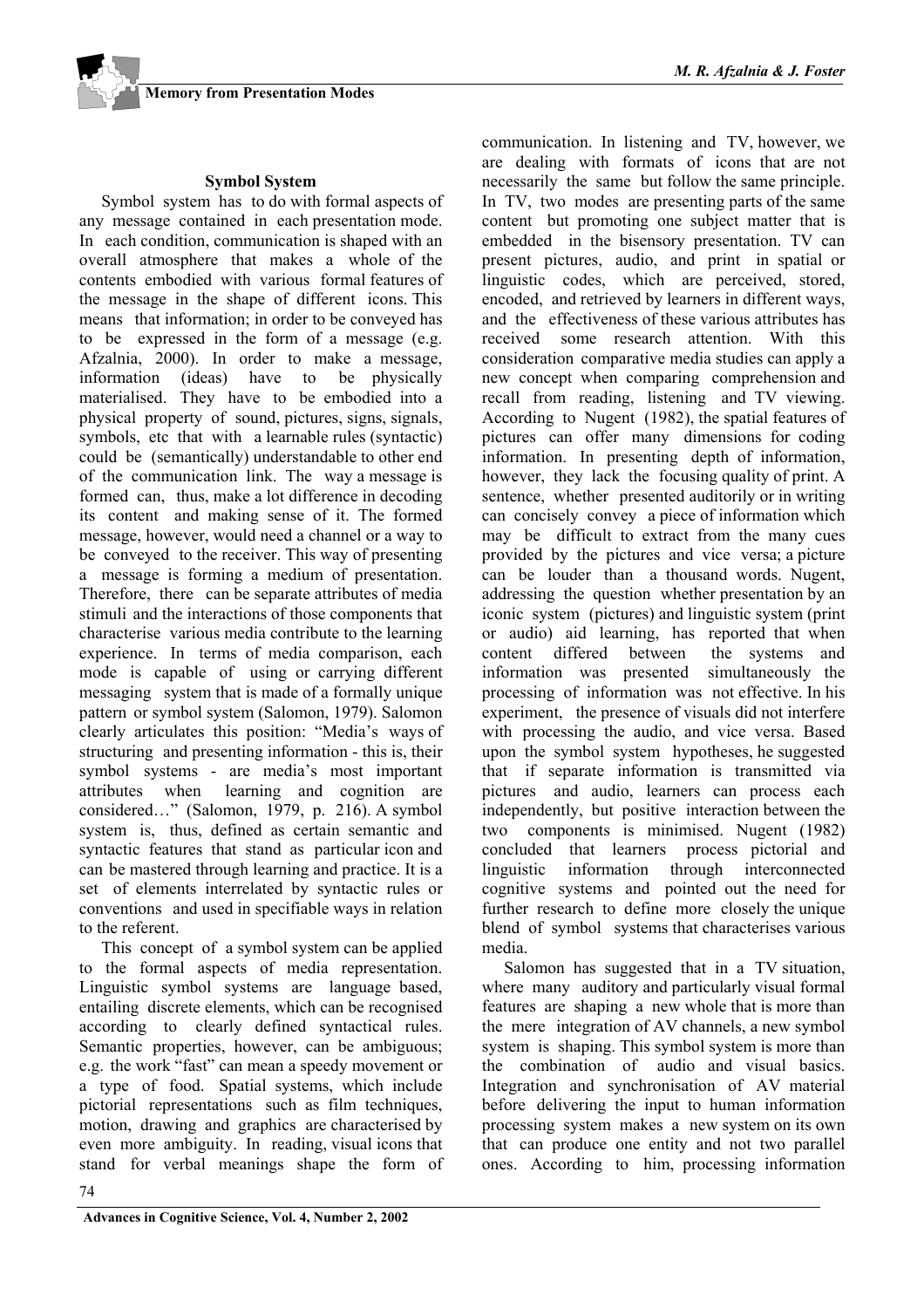from TV is entirely dependent on a unitary symbol system, which makes retrieval quite different from that in reading or listening. Salomon believes that mastering the symbol systems, which are emphasised by particular medium eases decoding and learning from that medium. The long-term processing of television's formal feature and the syntax of cinematic messages provides a sort of expertise, which eventually might lead to automation. Just as one learns in reading that symbols can stand for thoughts and ideas, so television is a vehicle for different symbol systems (verbal language, colour, space, depth, motion, positions, gestures, visual effects, sound effects, etc.) that are put together with consideration of the two parallel channels. With this new format, TV has formed its own symbol system that is different from it constituents. Hornbook (1978) and others siding with this view, suggest that the message coming from TV is mixed before being delivered to the memory system and thus, makes a sort of enriched one-channel-like situation. Based upon his view, the inputs into the memory system are treated as an integrated symbol system that is more spatial in characteristics and which contains sequences of message that have to be put together in order to make coherent sense. Processing information from TV is dependent on a unitary symbol system, which makes retrieval quite different from that found in reading or listening. This unitary symbol system in TV is made of the AV contents put together via TV techniques (i.e. cuts, fades, dissolves, kro-ma-keys, etc., with TV camera and editing effects mixed with auditory sound effects) that can produce a unique whole body of physically integrated AV inputs. It appears as if this new audio-visual medium, by producing spatial information such as size, level, location, and attractions such as pitch and tone in its audio channel, provides better markers that should help recollection of the input. According to this view, television is a vehicle for different symbol systems (verbal language, colour, space, visual effects, sound effects, etc.). Salomon (1979) argues that "symbols can stand for thoughts and ideas" (p. 229). These codes, therefore, may require different kinds of viewer's knowledge, relying on viewer's background experience and prior knowledge similar to but independent of those relevant to reading and listening. According to Salomon (1984), learning TV is easier than learning to read. Considering television and print as categories for which children have general perceptions, Salomon (1984) reported that children felt more efficacious with TV, and

perceived it as more realistic and easy to understand. Print, according to this research, was reported to demand more effort, but led to better inference making. (However, the replication of this model by Bents [1989a] on Dutch students did not support this theory.)

Although comparative studies provide some evidence as to the relative effectiveness of print, audio, and pictures and give some insight into processing differences, they fail to consider systematically the relationship between the three intermedia attributes and their symbol systems. To maintain experimental control, comparative studies have generally presented redundant content in print, picture, and audio form. Content can be controlled, but since these three components represent different symbol systems, structural redundancy may vary. On the one hand, print and audio can present information that is redundant in both semantics and syntax. Although they are presented and processed via separate sensory modalities, they are both linguistically based systems and structure information in the same way, through words. Pictures, on the other hand, represent an iconic symbol system whose structure differs from print or audio. A sentence can sufficiently convey a piece of information, which may be difficult to extract from the many cues provided by the picture.

In terms of cognitive psychology, there are research indications that pictures may facilitate working memory management in several ways (e.g. Mousavi et al., 1995). For example, pictures can serve as an external memory, so that the reader can avoid searches of long-term memory or the text itself, when information is required (Waddill & McDaniel, 1992; 1998). Glenberg and Langston (1992) have demonstrated that pictures can lead to a reorganisation of information in working memory. In presenting depth of information, however, they lack the focusing quality of print and audio, modalities, which deal with more abstract semantic processing. In Glenberg and Langston's experiment, subjects read texts describing four-step procedures. The texts described both the contents of the steps and the order in which the steps were to be performed. When reading without a picture, subjects tended to represent the steps in the order in which they were presented in the text. When pictures illustrating the order of the steps accompanied the same texts, subjects tended to represent the order of the steps as executed, rather than as described in the text e.g. Radvansky & Zacks, 1997). A sentence can convey a piece of information that may be difficult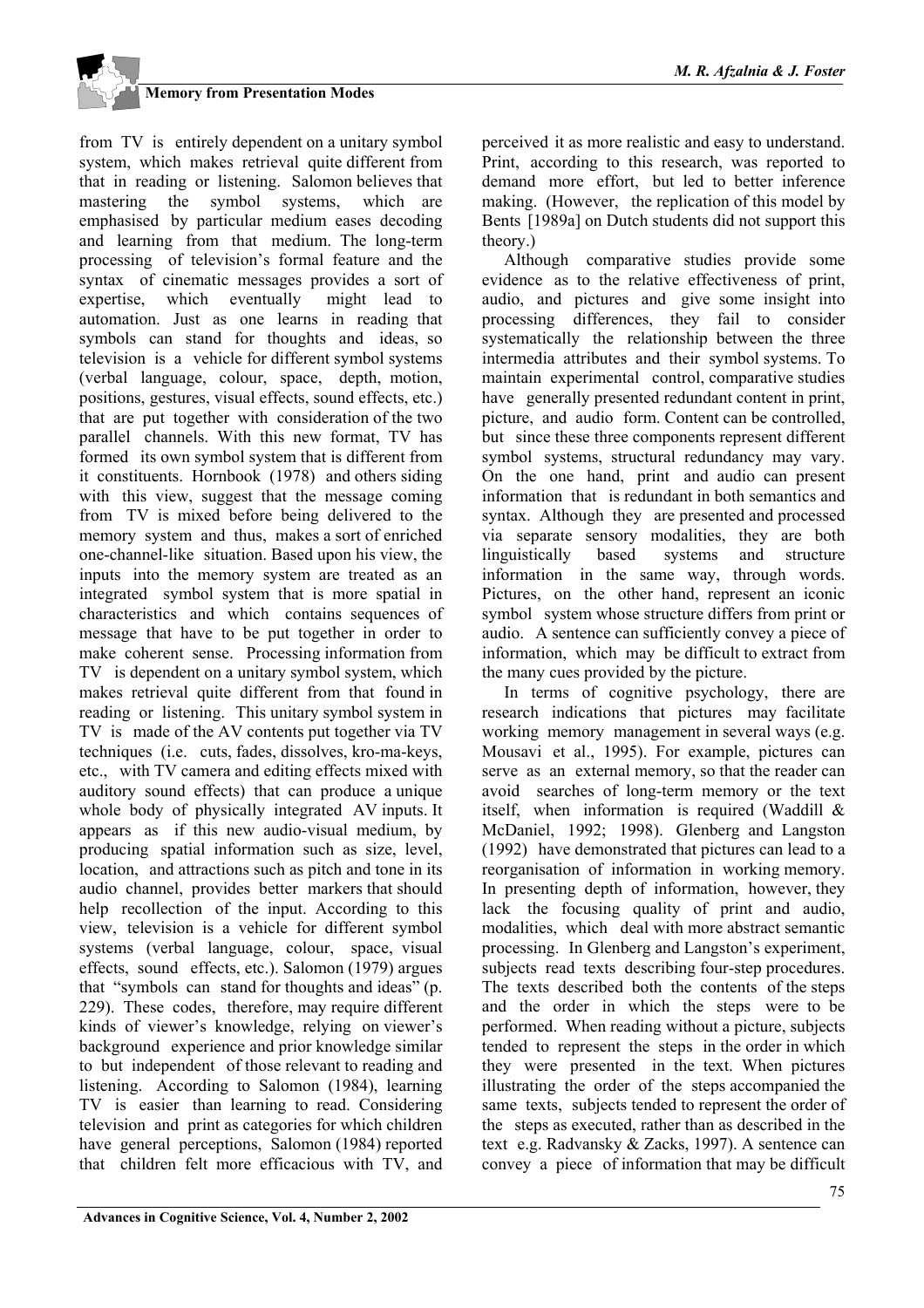

to extract from the many cues provided by the picture. On the other hand, according to Burgess and Shallice (1997), in cognitive processing of the inputs from each channel, spatial cues provided by the mental image produce better markers when retrospective memories are needed in recollections In other words, the markers from the inputs that might form the essentials of the episodic memory (Baddeley et al., 2002).This difference in information retrieval may represent some underlying differences in information processing due to a particular symbol system, which is digested differently via our internal processing.

#### **Factors Affecting Contradictions before, during, and after 1980s**

As discussed earlier, most of the early studies in various literatures were mainly concerned with channel supremacy. Nevertheless, part of the reasons that research on learning and memory from the three concerned modes of presentation is inconsistent in its findings, appear to be related to a number of factors, including the following:

### *Diverse and Sporadic Pre-1980s Literature*

One of the main reasons that the studies of 1960s and 1970s were ending up with confusing outcomes is that they were inspired by the previous generation of unsettled comparative media studies. The earlier literature resulted in bewildering reports (Afzalnia, 1992). Nevertheless, some newer studies like those of Furnham and Gunter's group at University College of London during 1980-1990 still tended to imitate the issues raised in previous generation of studies (see Berry & Brosious, 1991, for more details).

When film and later television entered into this comparative arena, more researchers in media and commercial studies showed a keen interest in the topic of bisensory augmentation that was a supplement to picture-text and text-audio-visual comparisons. In this more recent media literature, the main concern of the researchers was to compare TV news and commercials with radio and press. Their interest was to explain the impact of channel enrichment by adding picture to the talking head news conditions on the one hand (e.g. Berry & Brosious, 1991) and on the other to consider the role of channel augmentation in bisensory studies of recall (e.g. Stine et al., 1990). As discussed before, evidence from these new studies indicated that presentation mode was indeed an important variable affecting recall of the contents. But on the old

question of which channel is superior, there was no unanimous agreement. This may give rise to speculations that the question of medium superiority may be fundamentally a wrong question that has misled the literature for decades.

#### *The Role of Tasks and Intentions in Information Processing from each Mode*

Theories of action control suggest the importance of intentions in processing the input information (Goschke & Kuhl, 1993). Anderson (1983a) has developed a model that shows the importance of such goals in adaptive control of thought. According to Anderson's model, so called "goal nodes" are conceived as sources "of high and constant activation" (p. 156). They are described as the only elements in working memory "that sustain activation without rehearsal" (p. 118). One of the essential questions about intention memory related to episodic memory (e.g. Baddeley et al., 2002), is whether representations of intended activities differ in their dynamic properties from other memory contents. Do intentions in real life learning situation produce a persisting task tension that would lead to superior recall of incomplete or even completed activities? Goschke and Kuhl (1993) reported that such goals and intentions are important in maintaining activation in memory. Examining specific hypotheses about intention memory that were derived from more general theories of action control, they maintain that representations of intention show a heightened level of sub-threshold activation in long-term memory that cannot be accounted for by the use of controlled strategies. According to them, most long-term memory goals can be achieved only if one maintains an intention even in the face of momentary distractions and competing action tendencies. The more sustained level of activation of intention representations may thus be a simple yet effective means of inhibiting competing intentions and increasing the probability that the intention will be retrieved when its execution conditions are met.

But the general conclusion that can be driven from the most recent studies reviewed by Burgess  $\&$ Shallice (1997) proposes that while abilities and functions related to retrospective memory (RM) are distinctly different from prospective memory (PM), retrospective memory has a poor relationship with what we recall in prospective memory. In other words, while remembering things in the future require the memory of the inputs that have happened in the past, the retrospective component is only a small part of what is required in prospective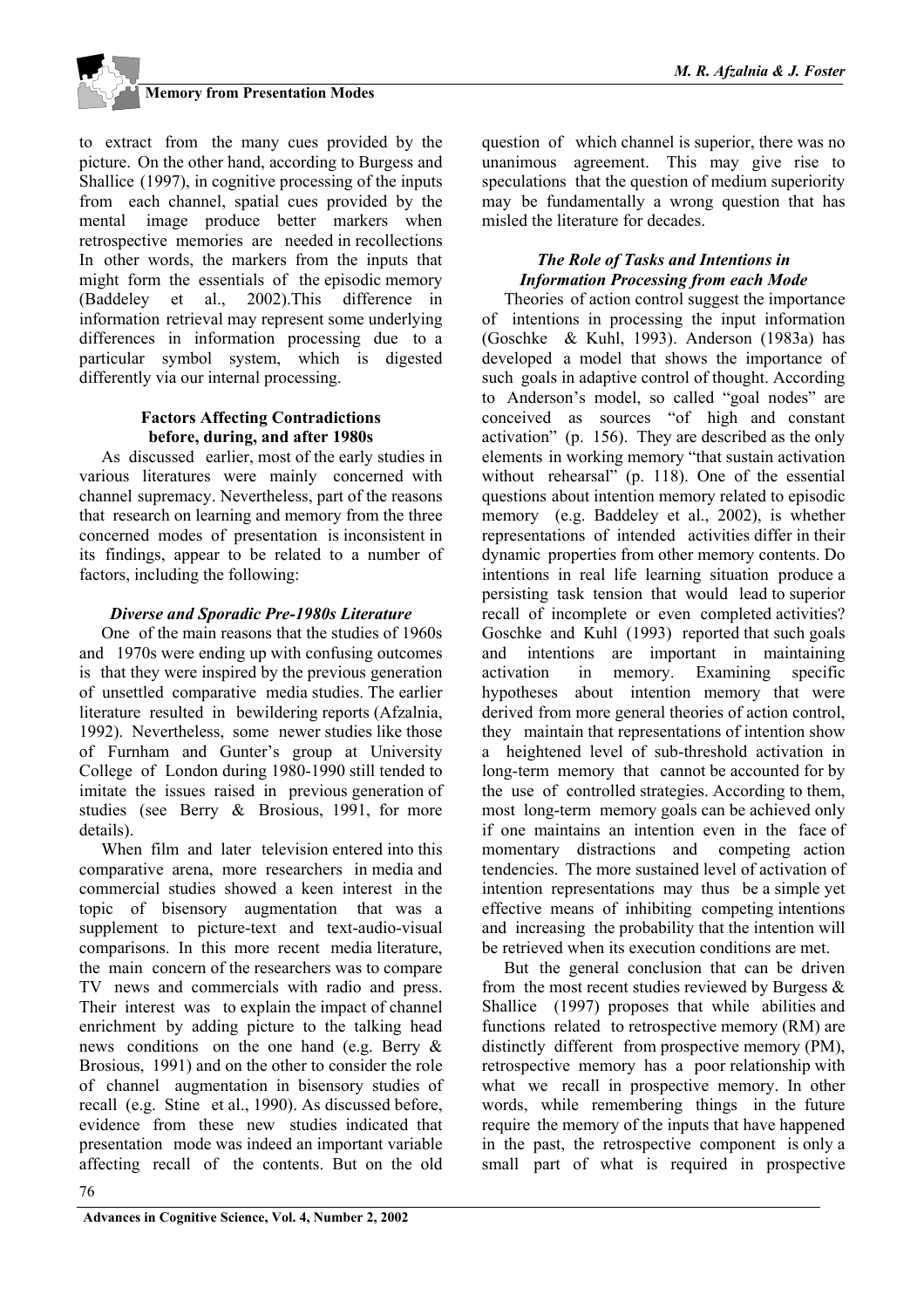memory. They suggest that "RM abilities are however a pre-requisite for PM behaviour, but not vice-versa." (p.256). They further argue that recollection from any input of data that involves an instruction or a planning, involves stages of forming a description for retrieval, followed by post-retrieval verification procedures. According to them each recollection appears to be a direct consequence of the way event-memories are represented: "Recollection appears not to proceed by the activation of an invariant "record" or an event; the process is more of deliberate reconstruction as many authors have underlined … recollection occurs through the action of two processes. These nodes are linked by connections of differing associative strength carrying pre-existing semantic association. Recall of semantic information proceeds through activation of these nodes" (pp. 260-261).

With the above explanations, it can be understood that the instructions provided to the participants in different situations could be one of the cognitive factors responsible for setting different goal nodes. These goal nodes attract attentional resources of human cognitive system differently. This can also explain why, in different situations, special instructions have produced differing results. In reviewing the literature, it is found that most of the studies that have compared mode of presentation effect have provided different instructions to their participants at various stages (e.g. Furnham & Gunter 1989). Studies of the memory for courtroom testimonies (e.g. Harris, 1978; Harris & Monaco, 1976) show that memory is influenced by pragmatic implications (Cohen, 1996). When memory is tested for actual words or scenes that have been experienced, people often cannot distinguish between what was explicitly stated and what was only implied. As in the study which was carried out by Harris (1978), a similar tendency seems to be working in medical and legal cases: people tend to make constructive errors even when they are warned to avoid them (Afzalnia, 1988). Afzalnia ran a study on a normal adult group using a listening comprehension situation in which he instructed his participants to repeat verbatim sentences that they heard without a word extra or less. Despite his strong instructions and participants' effort, he found his participants distorted the brief news stories they heard.

Other studies have reported that there is a selfrelevance rule in the absence of an active instruction or goal. Self-relevance favours a memory model in which memories are constructions of central control

processes. Memories are transitory mental representations that must be effortfully maintained in working memory if they are to endure for more than a few moments (Cohen, 1996). Anderson and Conway (1997) suggest that aspects of the self may act as goal-activated control processes. They propose that the self constrains the current interpretation placed on a constructed memory, while reciprocally a constructed memory constrains what forms self can take. Kahan and Johnson, (1992) tested this idea of self-reference influencing recall and expressed a similar view, suggesting that the advantage for self-referring material extends to memory. They tested this idea by asking pair of female subjects to hold a conversation on general topics and generate 20 adjectives, 10 that described themselves and 10 that described their companion. Subjects were to report these traits to each other and evaluate them as accurate or inaccurate. Two days later they were unexpectedly recalled and tested individually for free recall of the traits. They were also asked to recall who had generated each trait and whom it referred to. Subjects recalled more of the traits they had generated themselves and their recall of what their partner had said showed a strong selfreference effect. In other words, they remembered far more of what their partner had said about them than what the partner said about herself. These findings confirm the intuition that the self-reference effect operates in conversation. People are particularly interested in what people think about them and can selectively remember what is personally relevant to them.

But again this assertion does not seem to be universally agreed. Researchers studying doctorpatient dialogues, for example, have expressed the view that personal relevance and self-reference are not always enough to ensure good recalls. When patients come back from their consultation, they remember very little of the advice and information they have received (Ley, 1978). Estimates of how much people remember of what the doctor has told them range from 46% to 63%. It should be remembered that in these experiments, the patient's anxiety could have affected the level of recalls. Although the perceived importance of the information does affect recall, patients do not seem to be very good at spontaneously selecting the most important elements of the conversation to remember. Based upon Ley's report, memory for diagnostic information is best and memory for advice and instructions is the poorest, although in practical terms this is the most important. The phenomenon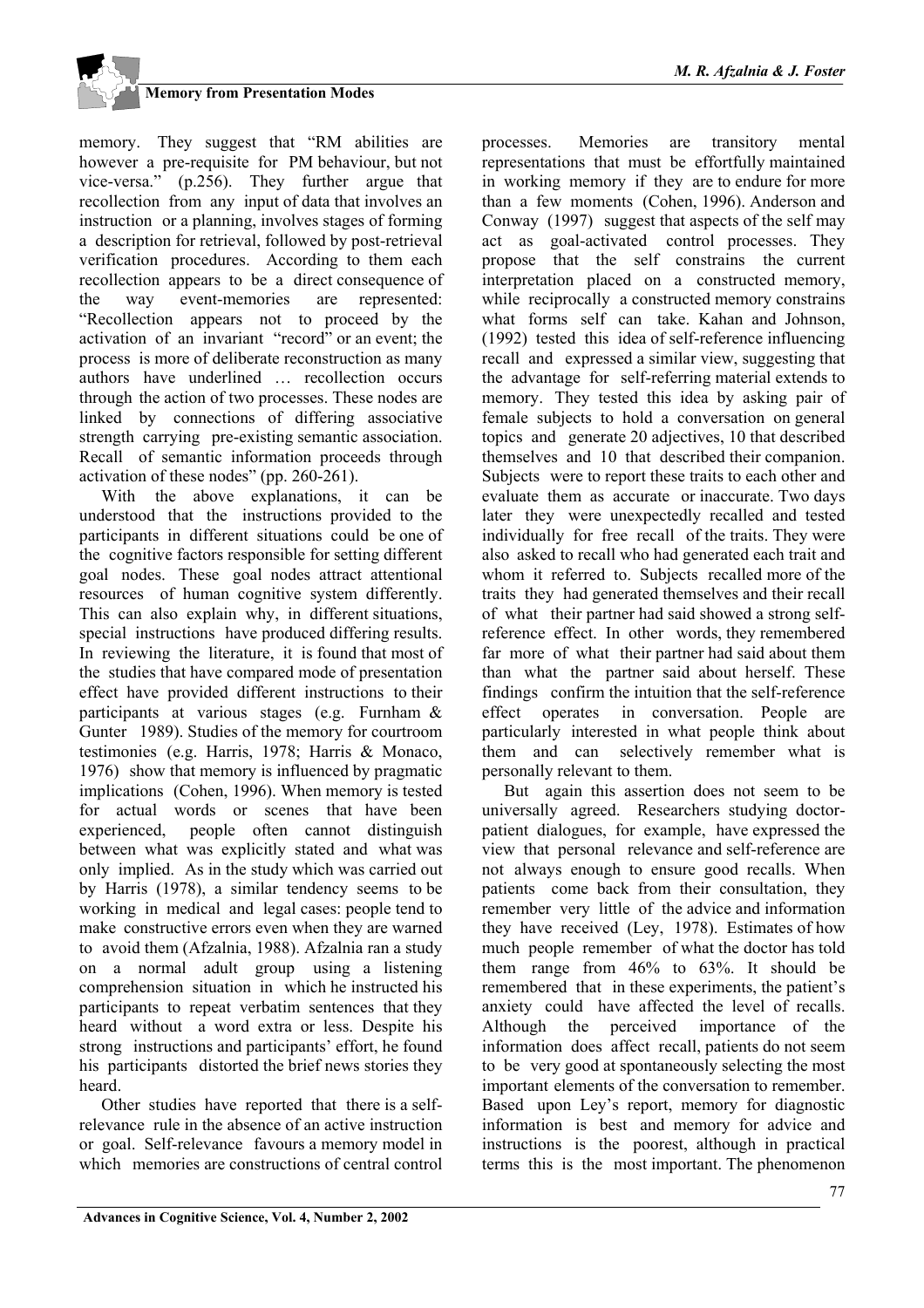appears to be largely due to a primacy effect: the first items of information are best retained, and many doctors present their diagnosis first.

#### *Measurement Tools Affecting the Outcomes*

In searching for methodological factors contributing to the ambivalence in news and advertising media comparisons, one possibility is the testing procedures. Although results showing that recalls from film presentation were advantageous over those from sound-only channels were reported during 1980s, Gunter and colleagues have later reported evidence of negative effects of film on learning from news (Furnham, & Gunter, 1985; 1987; Gunter, 1979; 1980a; 1980b; 1980c; Gunter & Furnham, 1986; Gunter et al., 1984). In a detailed criticism of factors which contributed to the above inconsistency between the findings of Furnham and his colleagues and the rest of the literature, Berry and Brosious (1991) explain how using interchangeable free and cued recall tests as measures of learning contributed to those outcomes. According to them, Gunter, Furnham and their colleagues, asked what subjects could recall after presentation of materials through different modes of presentation. Apparently because free recall of material in discrete episodes is common in academic studies and because it avoids the need to prepare questions in advance, this method was predominantly used in their research paradigm. But free recall says little about what has been learned when participants are reluctantly expressing their recalls (Berry & Brosious, 1991; Brosious, 1989; Robinson & Levy, 1986). Free recall can be best for measuring tasks related to sequential events (Paivio & Csapo, 1973). It can be more accurate in measuring central issues, but when it comes to nonsequential events and episodic memory is measured, (McDaniel, Kowitz, & Dunay, 1989), it can merely show that little is recalled (Berry, 1983).

Cued recall, on the other hand, produces an elaboration of existing central subjects in memory representation (McDaniel, Kowitz, & Dunay, 1989). McDaniel and his colleagues ran three experiments to investigate the influence of initial recall on memory by assessing delayed recall after different immediate cued-recall tests. In all of their experiments, subjects performed semantic and phonemic encoding tasks on a word list. They then received (i) a cued-recall test that cued the target using the same word as the context word in the encoding task, (ii) a test that cued the target with a word from the same level at which the target was

encoded, (iii) a test that cued the target with a cue from different level at which the target was encoded, or (iv) no immediate-recall test.

One day later, the subjects performed a final cued-recall test in which the type of cue (semantic or phonemic) was varied. Delayed recall was found to be consistently facilitated, primarily when the cue on the immediate test was from the same level as the cue on the delayed test. This pattern of facilitation suggests that cued-recall produces an elaboration of an existing memory presentation, the effect being closely tied to the type of cue used on the immediate test: recall attempts of previously encoded targets can improve performance on later memory tests for those targets.

 It also implies that once an episodic memory representation of an event is established, subsequent retrieval can alter the memory of that event. Consistent with this, there have been other attempts to determine how retrieval of an event may alter the original encoding of the event. Bartlett (1977) presented subjects with lists of six words each, and immediately after presentation of each list, recall was cued with either non-semantic (orthographic or temporal) cues or semantic (category) cues. Initial retrieval with the semantic cues enhanced retention on a subsequent final free-recall test more than did initial retrieval with the non-semantic cues. This finding suggests that initial retrieval operations are guided by the retrieval cues provided with semantic cues prompting deep (semantic) processing and nonsemantic cues prompting shallow (non-semantic) processing. Free recall measures have often been found to have low correlation with questionsprompted recalls (e.g. Berry, 1983; Robinson & Levy, 1986).

 It can be seen that those who used free recall tests tend to report mixed consequences, whereas the findings reported by those who used cued recall tests emerge as highly consistent (e.g. Edwardson et al., 1976; 1981; Findahl, 1971; Stauffer, et al., 1981). In view of the above, Quealy and Langan-Fox (1998) express their view that early media comparisons were poorly designed and ultimately invalid.

#### *The Influence of the Content of Presentation Mode*

Other factors associated with the contradictory reports are related to the type of material or to the kind of content presented. For example Edwardson et al. (1976), who reported no benefit of film over the non-pictorial single channels, used a less interesting film to accompany local news than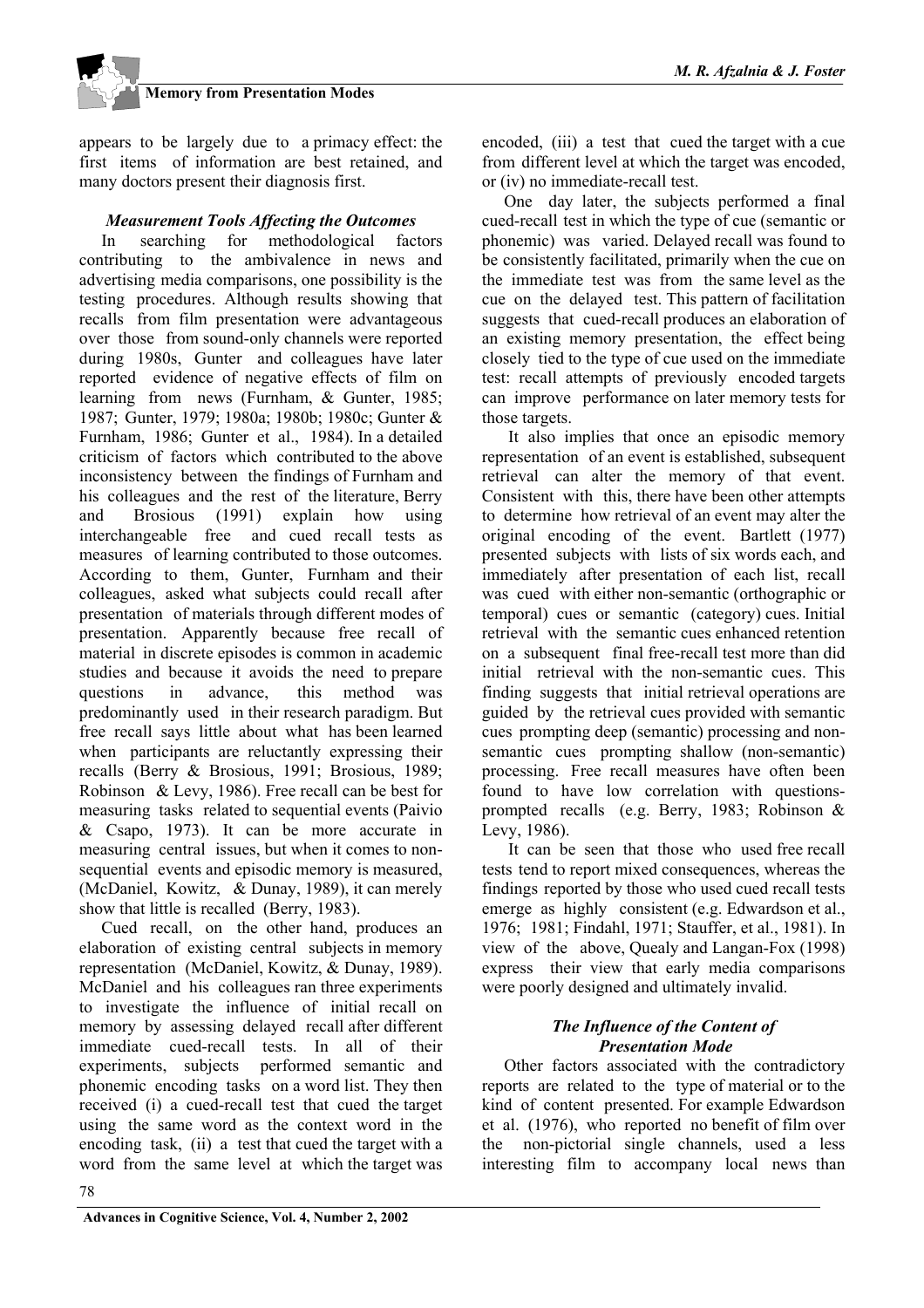

Edwardson et al. (1981). Other reports of the negative effects of film reported by Gunter group and his co-workers (e.g. Furnham & Gunter, 1987; Gunter, Furnham & Gietson, 1984; Furnham and Gunter, 1985; Gunter and Furnham, 1986) used a test sequence that was taken from an experimental broadcast satellite. This presentation series was unlike that of normal network broadcast in that no presenter appeared on the screen and only the voice of a single narrator was heard over the film. Other negative findings regarding channel augmentation in film medium, where pictures are mixed with auditory presentation and compared with a single medium of reading or listening only condition, can be explained by the fact that most of these studies included violent items, which appear to impair learning from a voice-over (Gunter, 1987; Gunter & Furnham 1986). However, the reported means for film and sound-only conditions across the four relevant studies by Gunter et al. show little evidence of more film-related impairment with violent items. Seven groups showed superiority of recalls with sound only and two with film, compared with six and two respectively for non-violent items.

Another criticism that seems to be relevant to the type of material used by Gunter and his colleagues is that they used written material, which involved visualisation. Participants in the research had to use their imagination in visualising the contents. There were many points here and there that need personal interpretation and this could have some confounding effects. Research on memory for prose indicates that imageability of prose is one of the most important elements in comprehension and memory (Brooks, 1967). If the text chosen is of such a character that it requires more imagination in order to understand, this criticism can be of prime importance. Brooks (1967) has reported that if people were given a complex message that needed to be visualised (e.g. verbal description of a layout), recall of the message was enhanced if it was presented solely in auditory mode rather than a combination of auditory and visual modes in which people simultaneously had to listen to and read the message. His earlier series of studies in 1968 and 1967 inspired the idea that inclusion of written material, because it involved visual imagery, apparently interfered with the visualisation needed to recall the message. One possible explanation for these results is that the visual imaging tasks and/or the visual perceptual processing were simply more difficult than were the verbal storage and auditory processing tasks. Another attempt to show the importance of visual

imagery in reading mode and the role it plays in choosing different type of content is Levin and Divine-Hawkins' (1974) experiment. They presented children with prose passages that they either had to listen or to read. Half of the children were requested to visualise the story content. On the subsequent test of content knowledge, children who listened to the story performed better than those who read it but only under visualisation instructions. Visualisation improved performance only when the visual system was not required to process the original material.

A final possible explanation for the discrepant findings in media comparison research can be that in those studies which reported a worse recall in bisensory channels there was poor picture-text correspondence (Goodwin, Chu & Schramm, 1967). As Berry (1983a) believes, part of the reason why Gunter's (1980) report suggests that picture items may inhibit learning of non-pictorial items lies in the nature of the visual material: Gunter's material involved recording a re-written version of the text over the film. It seems now well established that film-text correspondence affects news learning in a positive way (e.g. connectionistic effect e.g. Waddill & McDaniel, 1992). These findings indicate that the kind of content used in experimental studies comparing mode of presentation can have a determining influencing effect on the outcomes.

### *Age-related factors*

It is well established that there is a developmental progression in the way children process and store their perceived messages (e.g. Hitch et. al., 1989). For example, it is known that older children make greater use of active mnemonic strategies. Conrad (1971) reported that older children's recall was impaired by phonological similarity among the names of items, but that younger children were insensitive to this manipulation. Results like these have supported the view that older children make use of storage systems that are unavailable to younger children (Baddeley, 1997; Hitch & Holliday, 1983). Hitch et al. (1988) have demonstrated that younger children tend to rely on visual rather than phonological coding. Since there are phonological memory codes for both visual and acoustic information in adult age group (e.g. Hamilton & Holzman 1989; Shulman, 1972), pictures gave rise to higher overall recalls. Hitch et al. (1989) suggested that "at around 5 years of age, visual inputs gain obligatory access to the visual component of working memory, as in adults, but that the control processes necessary for them to gain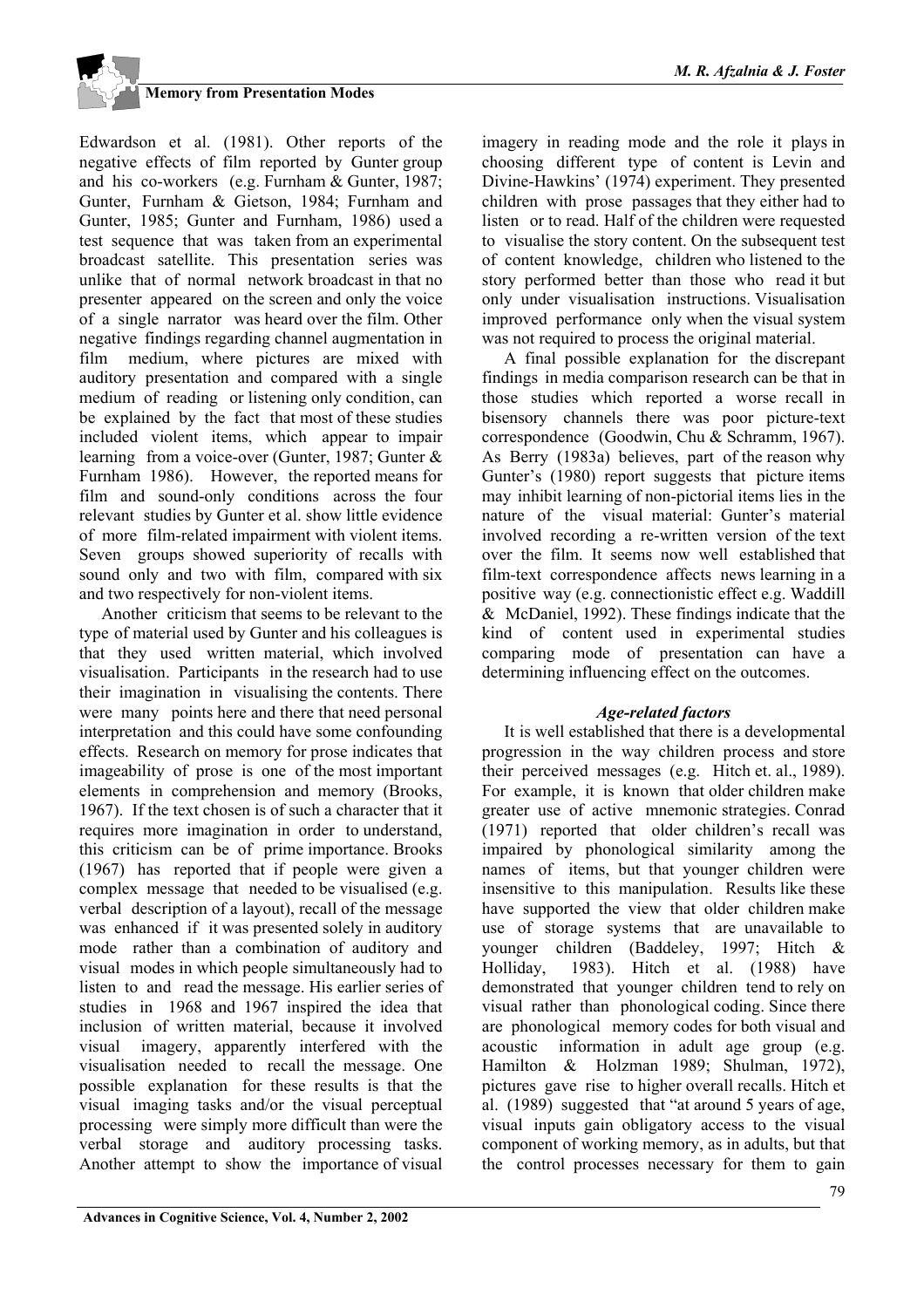access to the phonological storage component have yet to develop" (pp 183-184).

These and other studies have documented that there are different information processing levels that take place during different stages of development. Ackerman (1981), for instance, suggests that there are developmental differences in encoding the sensory and semantic information in stimuli, which may result from differences in the efficiency with which the semantic information in perceived data is processed. He goes on to suggest that young children typically encode stimuli in a fashion that stresses the sensory aspects of the input message and this causes the deficiency of recall on messages that need a more semantic level of recall. According to him, children differ from adults in the relative mix of sensory and semantic information in a stimulus that is encoded. Young children encode relatively more of the sensory information than the semantic information in a stimulus, producing an episodic memory weighted with sensory information. Adults encode relatively more of the semantic information than the sensory information, producing an episodic memory more heavily weighted with semantic information. As a result children consistently show specificity effects of encoding modality for relatively all kinds of stimuli when the encoding activity is unconstrained. Consequently, children may remember the presented events as well as adults do, but in different ways. Therefore, running comparative media research on different age groups may well have established the existing confusion (e.g., Afzalnia, 2000).

### *Prior Knowledge Effect*

Evidence indicates that prior knowledge has an impact on recall performance. Studies applying more general cognitive model of the memory into this issue have discussed the role of short-term memory access to long term memory resources and emphasised that prior knowledge can affect the processing. It has been suggested that prior knowledge is an influential variable in showing how well participants can understand a content (e.g., Eckhardt, Wood, & Jacobvitz, 1991). Background knowledge is necessary to encode, integrate, and store information in meaningful ways. Knowledge is also important at the time of retrieval. Knowledge cues can influence the type of content that is remembered and the type of errors that are made (Craesser, 1981). The speculations also cover the assumption that the limited capacity (e.g., Baddeley, 1990) of 'transforming memory' (described below) may constrain information processing in TV viewing to an even greater extent than it does in reading or listening because of the receiver's lack of control over the pace of the inputs (Eckhardt, Wood, & Jacobvitz, 1991). According to Craesser, memory is re-constructive over time. Schema knowledge, which guides the text's comprehension and interpretation and which allows information to be inferred, becomes more important in guiding retrieval as networked cures are increased.

One role of prior knowledge is to provide expectations or cues about what happens next. A schema not only provides a framework to guide comprehension but also allows inferences to be made to fill in any missing gaps in comprehension. Eckhardt et al. (1991) have argued that both verbal ability and prior knowledge about the topic that has been presented influence adults' comprehension. They examined the relative contribution of prior knowledge to comprehension and memory for a televised film about the Underground Railway in both immediate and delayed retrieval conditions. Results indicated that people with average to high levels of prior knowledge performed best on the comprehension measure, and those with low levels of prior knowledge had the lowest performance. This variable was a good indicator of comprehension especially in the delayed recall condition. They concluded that prior knowledge provides schemata for retrieval cues that are critical for accessing memory after a delay.

This relationship of prior knowledge to comprehension level is explained by cognitive psychology in terms of information-processing mechanisms in the human memory system. According to Logie (1995) and Bruce (1996), perceptual memory's way of accessing long term memory affects the quality of comprehension. Therefore, it would be predicted that people less knowledgeable about the topic of presentation, who possibly have less automated processes, will suffer capacity limitations in transforming memory and this can affect their quality of understanding. Apart from the vital role of the background knowledge in recollection, a wide range of cognitive research fails to show that interest in a topic leads to a higher level of recall of a message. Surveys on weather broadcast, for example, shows that most people find weather reports interesting and relevant to their lives, yet all studies of weathercasts show that weather information is poorly recalled (Wagenaar, 1978; Wagenaar & Visser, 1979). Wagenaar's (1978) study on people's recall from radio and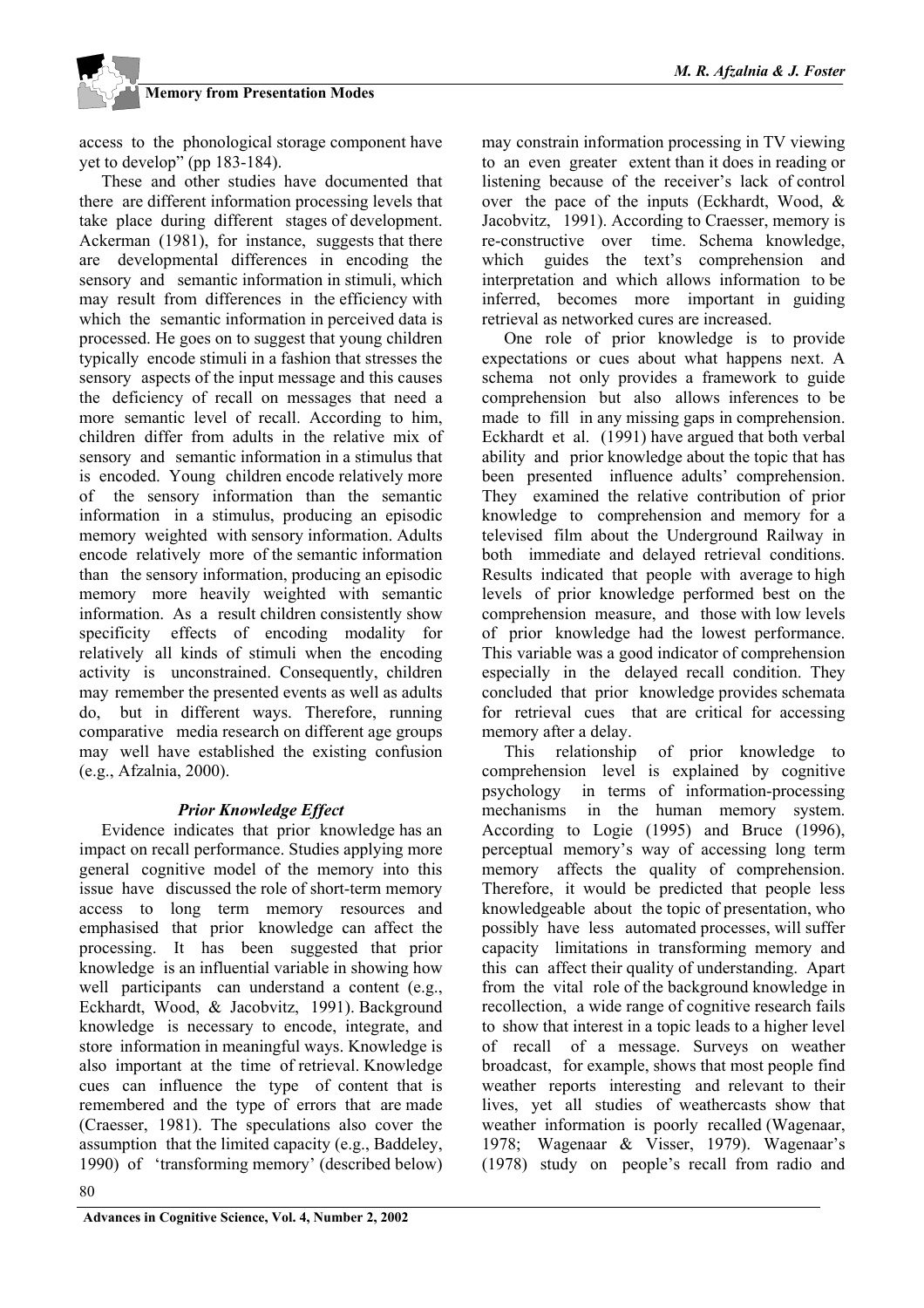television broadcast, shows that the amount of information that people recall may be affected by their background experience and immediate concerns. He used 32 weather-idea units and 70 traffic-idea units and provided information about time and place. Testing memory in a cued recall condition, it was found that the weather report showed a ceiling of about 8-idea unit whereas the longer traffic report had a ceiling of 17 ideas. In general the percentage of a message that was recalled declined with message length. Wagenaar (1978) pointed out that the complex structure of the language made it difficult to select a part without first analysing the whole.

Studies on memories from medical consultations with doctors also show that there are very little that the patients can recall (Ley, 1978). According to Ley patients who have highest interest in their healthrelated information do not seem to be very good at spontaneously selecting the most important elements of the conversation to remember. Situations like these bring forward the question: how can information be structured or put across so that it is remembered better? What factors influence the amount of information that is recall with fewer errors?

#### *Cultural Bias*

The more recent empirical evidence obtained outside Britain in early 1990s (e.g., Afzalnia, 2000 [in England]; Stine et al, 1990 [in USA]; Beenties  $\&$ Van der Voort, 1991 [in Holland]; Small et. al., 1993 [in USA]) and most recently (Mousavi et al., 1995; Quealy & Langan-Fox, 1998 [in Australia]) indicate that a more coherent body of empirical evidence needs more cross cultural examination. Afzalnia (1992) revealed that in reporting research outcomes, there is a distinct cultural effect with USA dominating this field. Because the literature is influencing the research trend, cultural bias could hve influenced the existing controversies.

#### *Other Factors not been Considered Fully in the Literature*

Looking at media comparisons in terms of cognitive psychology, only the recent examination of Quealy and Langan-Fox (1998) has used cognitive models taken from Atkinson and Shiffrin (1968), Wickens (1992), and Baddeley (1986). This examination encourages the notion that instead of studying media on their own, the underlying cognitive functioning should also be brought into consideration. However, Quealy and Langan-Fox's

account in comparing different media was not purely analysing the underlying cognitive effects that would take place in each mode of presentation. Their research, described earlier in this chapter, was specifically related to the notion of whether increasing media complexity would improve learning outcomes as measured by memory and the circumstances under which that improvement may happen. Using computer-assisted instruction as the means for modern educational media, a cognitive mechanism was proposed to account for such improvement.

On the other hand, measures of modality effects have been mainly conducted with short-term memory (see Pezdek, 1977; Pezdek, Lehrer, & Simon, 1984). In order to have a better understanding of true nature of modality effect in applied settings, we need more research investigating the type of learning and comprehension arising from different modes of presentation. No study to our experience has ever compared the longitudinal eefect of medium of presentation on long-term memory. We need to explore how much information is lost in the long run if the impact of a medium on memory is going to be explored.

#### **Summary and Conclusions**

This paper's review of the research findings has revealed that in comparative media, there are deep controversies over which medium, if any at all, can be known as a dominant mode of presentation in terms of learning and recalls. However, it was suggested that many studies were poorly designed owing to extraneous variables such as content variance, age difference, instructions provided, for more recent media and measurement tools. The overall results of this review imply that human communication consists of a combination of language and visuospatial formats presented so that the comprehender can develop an understanding of the experience being communicated. Good recall may depend upon the processing of at least two kinds of situational and relational information. Relevant pictures may enhance our comprehension of written texts and auditory materials, but the perceptual and cognitive processes that underlie this effect have not been identified. Because integrating the information contained in a presentation format places demands on transforming memory, the effect of a picture may be to expand the functional capacity of working memory and thereby to facilitate comprehension (e.g. Glenberg & Kruley, 1992;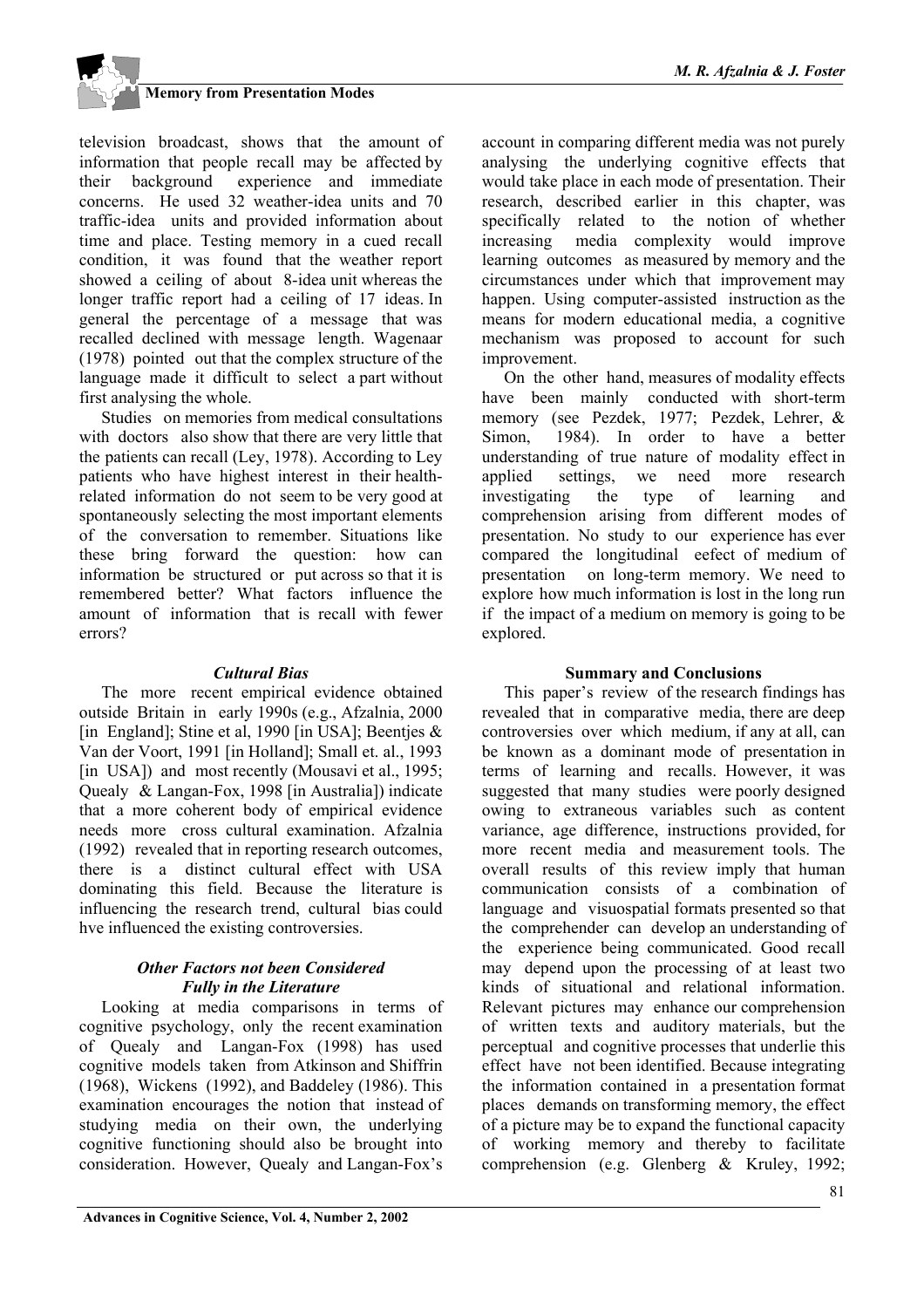Mousavi et. al., 1995). A more complete understanding of comprehension and memory processes will depend on revealing the underlying effects, influences, and representations produced by language and visio-spatial entities.

What is learned from the above review on the effectiveness of pictures in an educational setting is that it is probable that certain kinds of pictures facilitate the learning of certain types of objectives for certain people with certain kinds of characteristics. The early meta-analysis of media comparison studies carried out by Schramm (1977) concluded that medium per se was unimportant in instruction or news and advertising media. However, the effort that has been spent on media comparisons in the last fifty years has revealed that the analysis of variables related to the surface of these media cannot be productive. Instead, the underlying cognitive effects, especially attentional aspects, should be more intended. There are more factors below the surface of media comparison, like the precise relationships between the underlying memory processes in relation to various symbol systems have not yet been fully explored.

In comparing recall following reading, listening or TV viewing, various explanations have been put forward to account for the differences reported in the literature. Those who reported the supremacy of print over TV and audio only presentation suggested that the main advantage of print over television and listening is that the reader is self paced, whereas, the viewer or listener of broadcast is usually presented with material at a rate determined by the presenter. But, does this pace really matter? Is it the attentional aspects of processing image that makes the pace so important? Another advantage of print over the other two presentation modes is the imagination that is hypothesised to exist more in reading and listening than in TV viewing, where images are ready-made supplied. Those who contest the supremacy of TV over verbal receptive communication modes argue about other dimensions of the presentation mode. They appear to believe that action, motion, spatial figure and visual images combined with soundeffects and other formal features of TV (like chroma-key, and other cinematic effects) make the presented material more salient in memory. Therefore, they argue that recall from this medium with strong formal (spatial) features will show a better and more long-lasting effect.

The review of the widespread literature on comparative media has shown that what have not received enough attention are (a) the issues of channel augmentation and symbol system in contrast to channel enrichment, and (b) application of the cognitive models of information processing for the measurement of attentional aspects. Some of the literature reviewed in this paper has shown that cognitive psychologists have seized on the surface differences between linguistic and visuospatial presentations as a useful distinction for guiding and circumscribing research on comprehension and memory. One major topic was the role of adding pictures to a text or narrative. While some researchers like Wagenaar, Varey and Hudson, (1984); Wagenaar, Schreduder and Van Der Heijden, (1985) have asserted that picture in audio visual condition does not help the audience, others have suggested the opposite. Berry and Brosious (1991) in news media studies and Waddill and McDaniel (1992) in educational settings have confirmed that the mnemonic effects of picture adjuncts depend on individual differences in comprehension of the narration. Many other theories of text comprehension also specify that an important aspect of comprehension is the building of a representation (see Glenberg & Kruley, 1992) and that this representation is built with the use of the facilities of working memory. Because working memory has proved to be severely limited in the amount of information that can be represented at one time, the comprehender may find it necessary to pass information into and out of working memory while building the appropriate structure.

In line with the idea that pictures assist comprehension and recall, there was a discussion of the point that that some picture-additions may hinder rather than benefit the objectives. This controversy has produced an informative and rich literature on comprehension of connected discourse and a somewhat less extensive literature on processing and overall retrieval strategies with relation to memory for representational messages. To make things clearer, the issue of the bisensory channel condition of TV and access augmentation of inputs needs to be discounted from channel enrichment when this medium is compared with a single medium like reading and listening. Furthermore, it was noticed that there are controversies over which (channel augmentation or enrichment) does any good, if either. The research has suggested that the application of cognitive psychological strategies in assessing the information processing from each mode would be helpful. In view of these points, it is desirable to replicate the previous studies in comparative (while taking account of the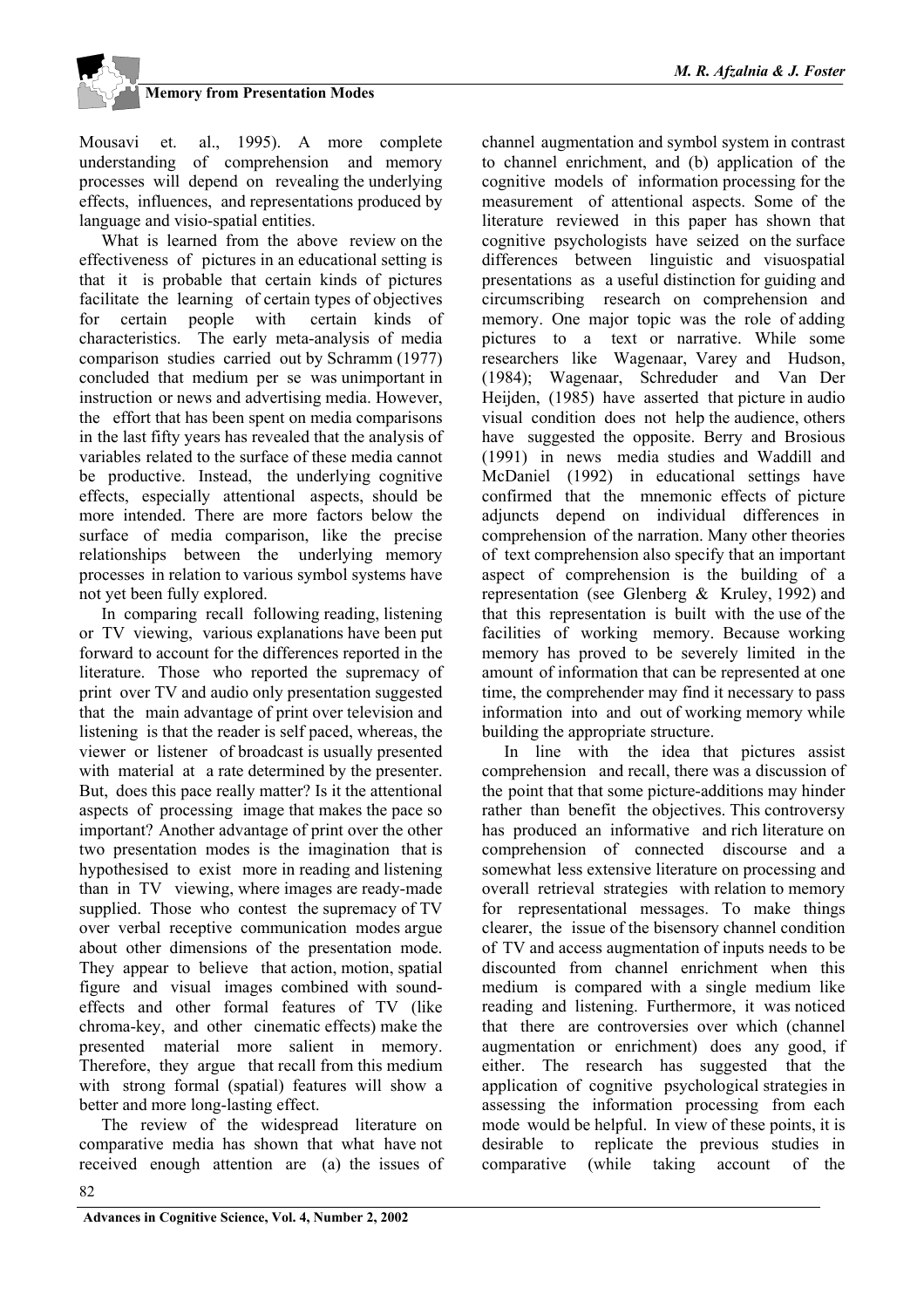

underlying memory and other cognitive psychological factors involved in media comparisons, a model of information processing is required.

### *REFRENCES*

Ackerman, B. P. (1981). Encoding specificity in the recall of pictures and words in children and adults*. Journal of Experimental Child Psychology*, *31*, 193- 211.

Afzalnia, M. R. (1988). *Theories and models of communication*, Unpublished textbook used for teaching the same course title, School of TV & Cinema, Tehran, Iran.

Afzalnia, M. R. (1992). *A meta-analysis of television studies carried out during 1948-1990*. Paper presented at the British Psychological Society, Social Psychology Section, Hatfield, England.

Afzalnia, M. R. (2000). *Memory studies from comparative media*: Theoretical accounts. A study in cognitive psychology. A thesis submitted to the Department of Psychology & Speech Pathology, Manchester Metropolitan University for the degree of PhD.

Anderson, D. R., & Burns, J. (1991). *Paying attention to television*. In D. Zillmann, & J. Bryant (Eds.), Responding to the screen: Perception and reaction process. Hillsdale, NJ: Erlbaum.

Anderson, D. R., & Collins, P. A. (1988). *The impact on children's education*:Television's influence on cognitive development. Washington, DC: U.S.Department of Education.

Anderson, J. R. (1983). *The architecture of cognition*. Cambridge, MA: Harvard University Press.

Anglin, G. J., & Stevens, J. T. (1986). Prose relevant pictures and recall from science text. *Perceptual and Motor Skills*, *63*, 1143-1148.

Atkinson, R. C., & Shiffrin, R. M. (1968). Human memory: A proposed system and its control process. In K. W. Spencer & J. T. Spencer (Eds.), *The* *psychology of learning and motivation* (vol. 2). Academic Press.

Baddeley, A. D. (1999). *Essentials of human memory*. Hove, Essex, UK: Psychology Press.

Baddeley, A. D. (1997). *Human memory: Theory and practice*. Hove: Psychology Press.

Baddeley, A. D. (1986). *Working memory*. Oxford: Oxford University Press.

Baddeley, A. D., Conway, M., & Aggleton, J. (2002).*Episodic memory*. Oxford: Oxford University Press.

Baggett, P. (1979). Structural equivalent of stories in movie and text and the effect of the medium on recall. *Journal of Verbal Learning and Behaviour*, *18*, 333-356.

Bartlett, J. C. (1977). Effects of immediate testing on delayed retrieval: Search and recovery operations with four types of cue. *Journal of Experimental Psychology: Human Learning & Memory*, *3*, 719- 732.

Beentjes, J. W. (1989a). Learning from television and books: A dutch replication study based on salomon's model. *Educational Technology Review and Design*, *37*, 245-248.

Beentjes, J. W. (1989b). Television and young people's reading behaviour: A review of research. *European Journal of Communication*, *2*, 14-32.

Beentjes, J. W., & Van der Voort, T. J. A. (1988). Television's impact on children's reading skills: A review of research. *Reading Research Quarterly*, *23*(4), 389-413.

Beentjes, J. W., & Van der Voort, T. J. A. (1991). Television viewing versus reading: Mental effort,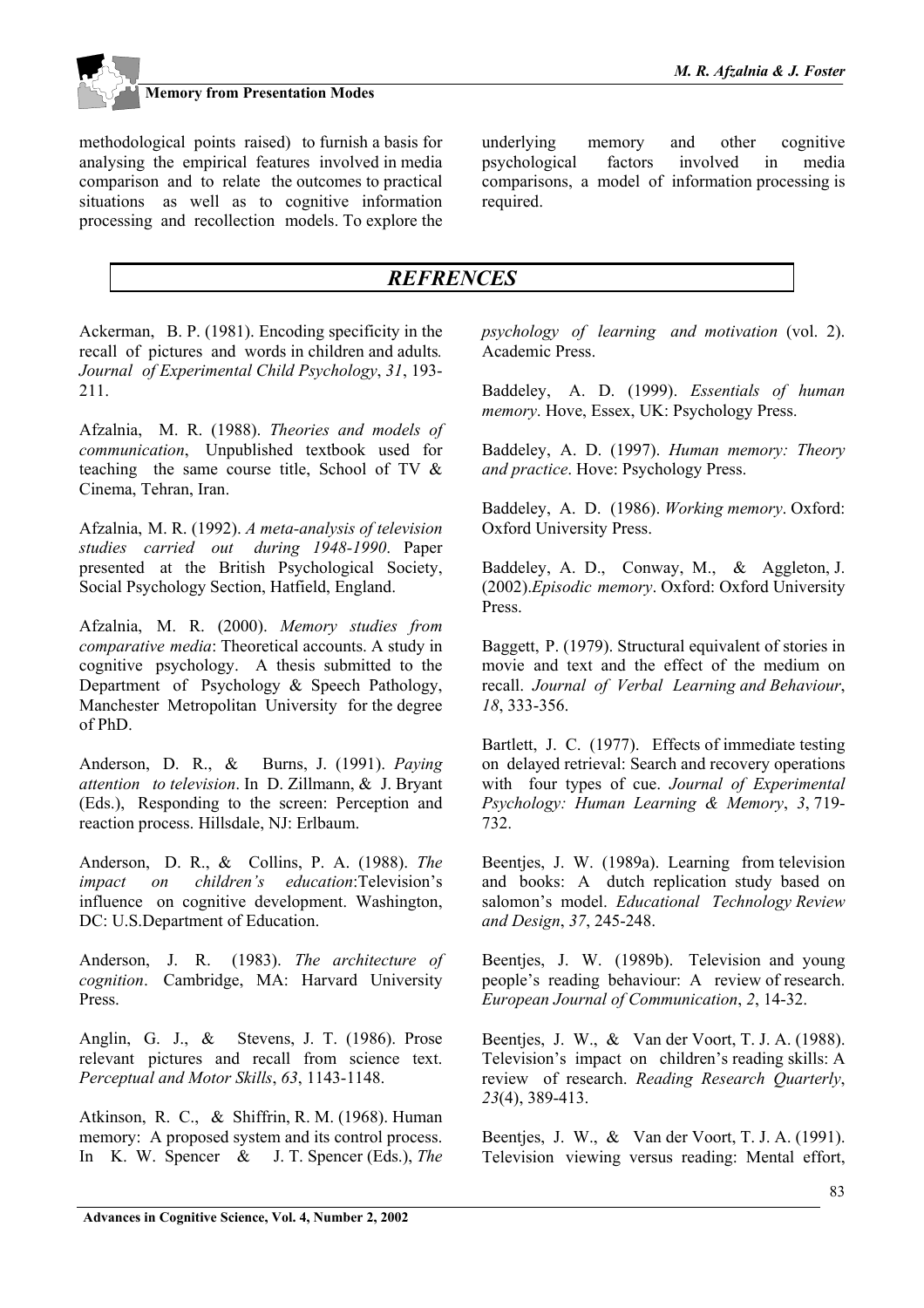retention, and inferential learning. *Communication Education, 42*(3), 191-205

Berry, C. (1983). A dual effect of pictorial enrichment in learning from television news: Gunter's data revisited. *Journal of Educational Television*, *9*(3), 171-174.

Berry, C., & Brosious, H. B. (1991). Multiple effects of visual format on TV new learning. *Applied Cognitive Psychology*, *5*, 519-528.

Berry, C., & Clifford, B. R. (1986). *Learning from television news: Effects of presentation and knowledge on comprehension and memory*. London: IBA and University of East London.

Boeckmann, K., Nessman, K., & Petermandle, M. (1988). Effects of formal features in educational video programmes on recall. *Journal of Educational Television*, *14*(2),107-122.

Broadbent, D. E. (1958). *Perception and communication*. London: Pergamon Press.

Brosious, H. B. (1989). The influence of presentation features and news content on learning from television news. *Journal of Broadcasting and Electronic Media*, *33*, 1-14.

Brooks, L. (1967). The suppression of visualisation by reading. *Quarterly Journal of Experimental Psychology*, *19*, 289-299.

Bruce, V. (1996). *Unresolved mysteries of the mind: Tutorial essays in cognition*. Hove, East Sussex: Erlbaum.

Burdick, J. G. (1960). A study of cross-section drawings used as technical illustrations in high school science textbooks.Doctoral dissertation, Syracuse University, 1959. *Dissertation Abstracts International*, *20*, 2707-2708.

Calvert, S. L., Huston, A. C., & Wright, J. C. (1987). Effects of television preplay formats on children's attention and story comprehension. *Journal of Applied Developmental Psychology*, *8*, 329-342.

Chandler, P., & Sweller, J. (1991). Cognitive load theory and the format of instruction.Cognition and

the format of instruction. *Cognition and Instruction*, *8*, 293-332.

Clark, R. E., & Salomon, G. (1986). Media in teaching. In M. Wittrock (Eds.), *Handbook of research on teaching*  $(3<sup>rd</sup>$  ed.). New York: Macmillan.

Conrad, R. (1971). The chronology of the development of covert speech in children.*Developmental Psychology*, *5*, 398-405.

Craesser, A. C. (1981). *Prose comprehension beyond the word*. New York: Springer-Verlag.

Dommermuth, W. P. (1974). How does the medium affect the message? *Journalism Quarterly*, *51*, 441- 447.

Dwyer, F. M. (1968). When visuals are not the message. *Educational Broadcasting Review*, *2*, 38- 43.

Eckhardt, B., Wood, M., & Jacobvitz, R. (1991). Verbal ability and prior knowledge:Contributions to adults' comprehension of television. Special issue: Cognitive processing of media. *Communication Research*, *18*(5), 636-649.

Edwardson, M., Grooms, D., & Pringle, P. (1976). Visualisations and TV news information Gain. *Journal of Broadcasting*, *20*, 373-380.

Edwardson, M., Grooms, D., & Proudlove, S. (1981). Television news information gain from interesting video vs. talking head. *Journal of Broadcasting*, *25*, 15-24.

Findahl, O. (1971). *The effect of visual illustrations upon perception and retention of news programs*. Stockholm: Sveriges Radio.

Foster, J.K., & Jelicic, M. (1999). *Memory: Systems, process, or function*? Oxford: Oxford University Press.

Furnham, A., & Gunter, B. (1985). Sex, presentation mode and memory for violent and nonviolent news. *Journal of Educational Television*, *11*, 99-105.

Furnham, A., & Gunter B. (1987). Effects of time of presentation and medium of presentation on recall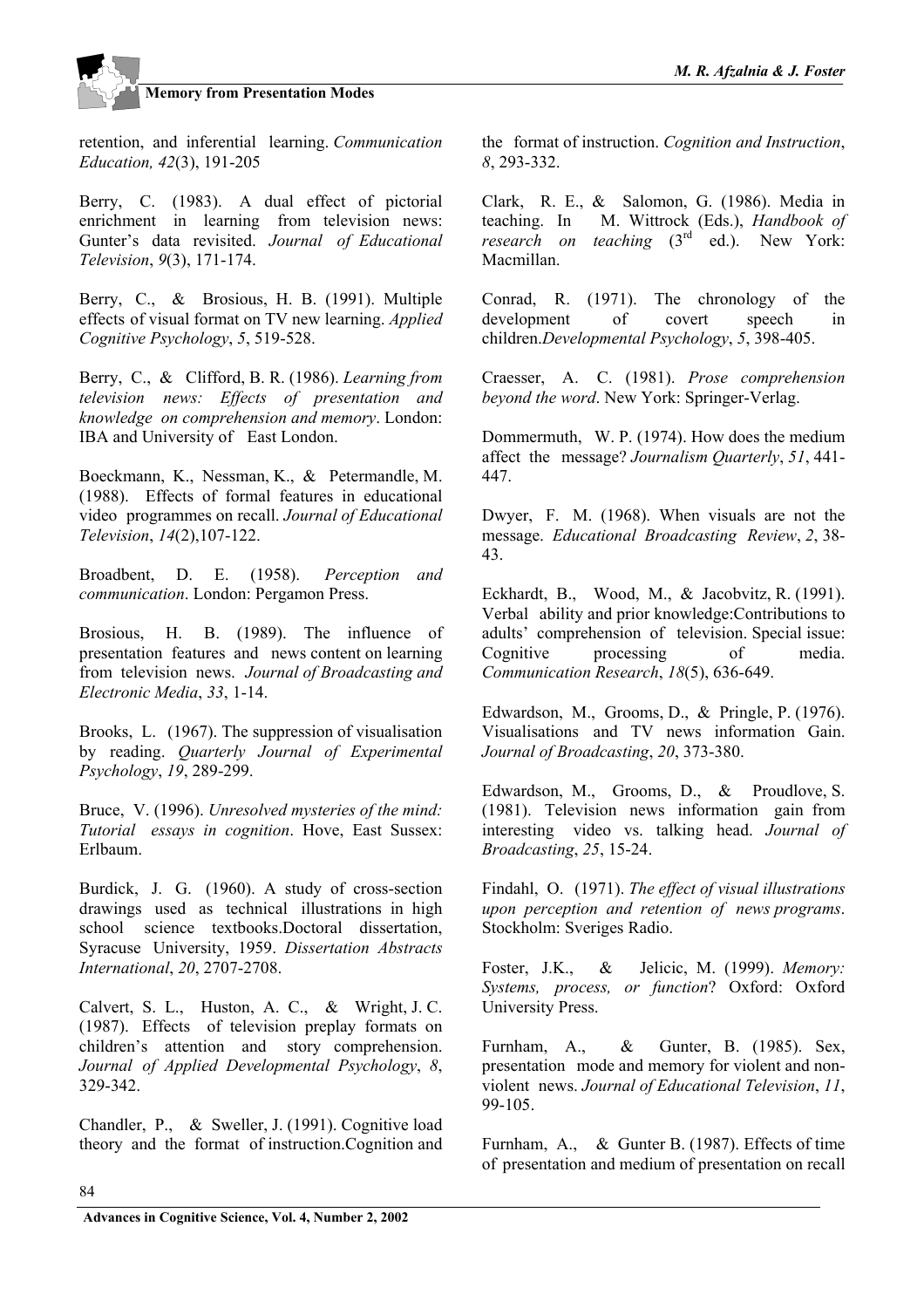

of violent and non violent news. *Applied Cognitive Psychology*, *1*, 255-262.

Furnham, A., & Gunter, B. (1989). The primacy of print: Immediate cued recall of news as a function of the channel of communication. *Journal of General Psychology*, *116*(3), 305-310.

Furnham, A., Benson, I., & Gunter, B. (1987). Memory for television commercials as a function of the channel of communication. *Social Behaviour*, *2*(2), 105-112.

Furnham, A., Gunter, B., & Green, A. (1990). Remembering science: The recall of factual information as a function of the presentation mode. *Applied Cognitive Psychology*, *4*(3), 203-212.

Furnham, A., Proctor, T., & Gunter, B. (1988). Memory for material presented in the media: The superiority of written communication. *Psychological Reports*, *63*, 935-938.

Furnham, A., & Williams, C. (1987). Remembering commercials in different media. *Journal of Educational Television*,*13*, 115-124.

Gibbons, J., Anderson, D. R., Smith, R., Field, D. E., & Fischer, C. (1986). Young children's Recall and reconstruction of audio and audio-visual narratives. *Child Development*, *57*, 1014-1023.

Glenberg, A. M., & Kruley, P. (1992). Pictures and anaphora: Evidence for independent processes. *Memory & Cognition*, *20*(5), 461-471.

Goldberg, F. (1974). Effects of imagery on learning incidental in the classroom. *Journal of Educational Psychology*, *66*, 233-237.

Goodwin, C., Chu, G., & Schramm, W. (1967). *Learning from television: What research says*, Stanford University: Institute for Communication Research.

Goschke, T., & Kuhl, J. (1993). Representation of intentions: Persisting activation in memory. *Journal of Experimental Psychology: Learning, Memory and Cognition*, *19*(5), 1211-1226.

Greenfield, P., Farrar, D., & Beagles-Roos, J. (1986). Is the medium the message? An experimental comparison of the effects of radio and television on imagination. *Journal of Applied Developmental Psychology*, *7*, 201-218.

Greenfield, P., Geber, B., Beagles-Roos, J., Farrar, D., & Gat, I. (1981). TV over radio experimentally compared: Effects of the medium on imagination and transmission of content. *Paper presented at the biennial meeting of the Society for Research in Child Development*, Boston.

Gunter, B. (1979). Recall of television news items: effects of presentation modality, picture content and social position. *Journal of Educational Television*, *5*, 22-29.

Gunter, B. (1980). Remembering television news: Effects of picture content*. Journal of General Psychology*,*102*, 127-133.

Gunter, B. (1988). The importance of studying viewers' perceptions of television violence. Special issue: Violence on television. *Current Psychology Research and Views*, *7*(1), 26-42.

Gunter, B., & Furnham, A. (1986). Sex and personality differences in recall of violent and nonviolent news from three presentation modalities. *Personality and Individual Differences*,*7*(6), 829- 837.

Gunter, B., Furnham, A., & Gietson, G. (1984a). Memory for the news as the function of channel of communication. *Human Learning*, *3*, 265-271.

Gunter, B., Furnham, A., & Jarrett, J. (1984b). Personality, time of the day and delayed memory for TV news. *Personality and Individual Differences*, *5*, 35-39.

Gunter, B., Furham, A., & Leese, J. (1986). Memory for information from party broadcast as a function of the channel of communication. *Social Behaviour*, *1*, 135-142.

Hamilton, H., & Holzman, T. G. (1989). Linguistic encoding in short-term memory as a function of stimulus type. *Memory and Cognition*, *17*(5), 541- 550.

Haring, M., & Fry, M. A. (1979). Effects of pictures on children's comprehension of written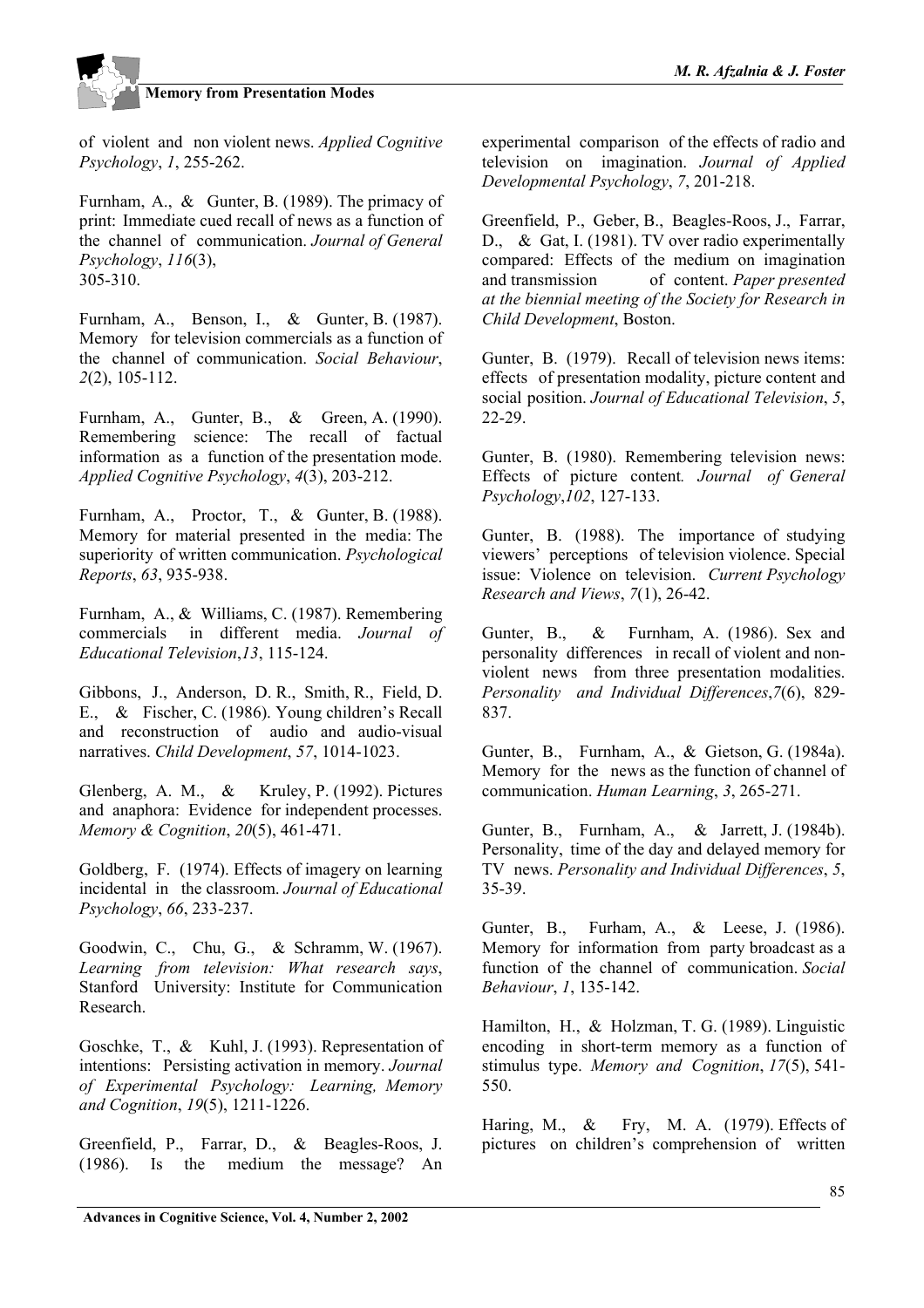

text. *Educational Communication & Technology*, *27*, 185-190.

Hartman, F. R. (1961a). Recognition learning under multiple channel presentation and testing conditions. *Audio Visual Communication Review*, *9*(1), 23-43.

Hartman, F. R. (1961b). Single and multiple channel communication: A review of research and proposed model. *Audio Visual Communication Review*, *9*(6), 235-262.

Hasher, L., & Zacks, R. T. (1979). Automatic and effortful processes in memory. *Journal of Experimental Psychology: General*, *108*, 356-388.

Herman, L. M. (1965). Study of the single channel hypothesis and input regulation within a continuous, simultaneous task situation. *Quarterly Journal of Experimental Psychology*, *17*, 37-46.

Hitch, G. J., & Halliday, M. S. (1983). Working memory in children. *Philosophical Transactions of the Royal Society London Series B*, *302*, 325-340.

Hitch, G. J., Halliday, M. S., Schaafstal, A. H., & Schraagen, J. M. C. (1988). Visual working memory in young children. *Memory and Cognition*, *16*, 120-132.

Hitch, G. J., Wooding, M. E., & Baker, S. (1989). Visual and phonological components of working memory in children. *Memory and Cognition*, *17*(2), 175-185.

Holliday, W. G. (1973). Critical analysis of pictorial research related to science education*. Science Education*, *57*, 201-214.

Hsia, H. J. (1971). The information processing capacity of modality and channel performance. *Audiovisual Communication Review*, *19*, 51-75.

Jacoby, J., Hoyer, W., & Zimmer, M. (1981). *To read, view or listen? A cross media comparison of comprehension.* Graduate School of Business, New York University, 72-81.

Jamison, D., Supper, P., & Walls, S. (1974). The effectiveness of alternative instructional media: A survey. *Review of Educational Research*, *44* (1), 1- 67.

Katz, E., Adoni, H., & Parness, P. (1977). Remembering the news: What the picture adds to recall. *Journalism Quarterly*, *54*, 231-239.

Levin, J. R. (1973). Inducing comprehension in poor readers: A test of a recent model. *Journal of Educational Psychology*, *65*, 19-24.

Levin, J. R., Bender, B. G., & Lesgold, A. M. (1976). Picture, repetition, and young children's oral prose learning. *Educational Communication and Technology*, *24(*4), 367-380.

Logie, R. H. (1995). *Visuo-Spatial Working Memory*, Hove: Lawrence Earlbaum Associates, Publishers.

Margrain, S. (1967). Short term memory as a function of input modality. *Quarterly Journal of Experimental Psychology*, *19*, 109-114.

Mousavi, S. Y., Low, R., & Sweller, J. (1995). Reducing cognitive load by mixing auditory and visual presentation modes. *Journal Educational Psychology*, *87*(2), 319-334.

Murdock, B.B. Jr. (1966). Visual and auditory stores in short-term memory. *Quarterly Journal of Experimental Psychology*, *18*, 206-211.

Murdock, B.B. Jr. (1972). Short-term memory. In G. H. Bower (Ed.), *The Psychology of Learning and Motivation: Advances in Research and Theory*, *5*, 67-127.

Newton, D. P. (1995). The role of pictures in learning to read. *Educational Studies*, *2*(1), 119-130.

Nugent, G.G. (1992). Pictures, Audio, and Print: Symbolic Representation and Effect on Learning. *Educational Communication and Technology Journal* ,30(3), 163-174.

O'Brien, E. J., Rizzella, M. L., Albrecht, J. E., & Halleran, J. G. (1998). Updating a situation model: A memory-based text processing view. *Journal of Experimental Psychology: Language, Memory and Cognition*, *24*(5), 1200-1210.

Paivio, A. (1971). *Imagery and verbal processes*. New York: Holt, Reinehart and Winston.

86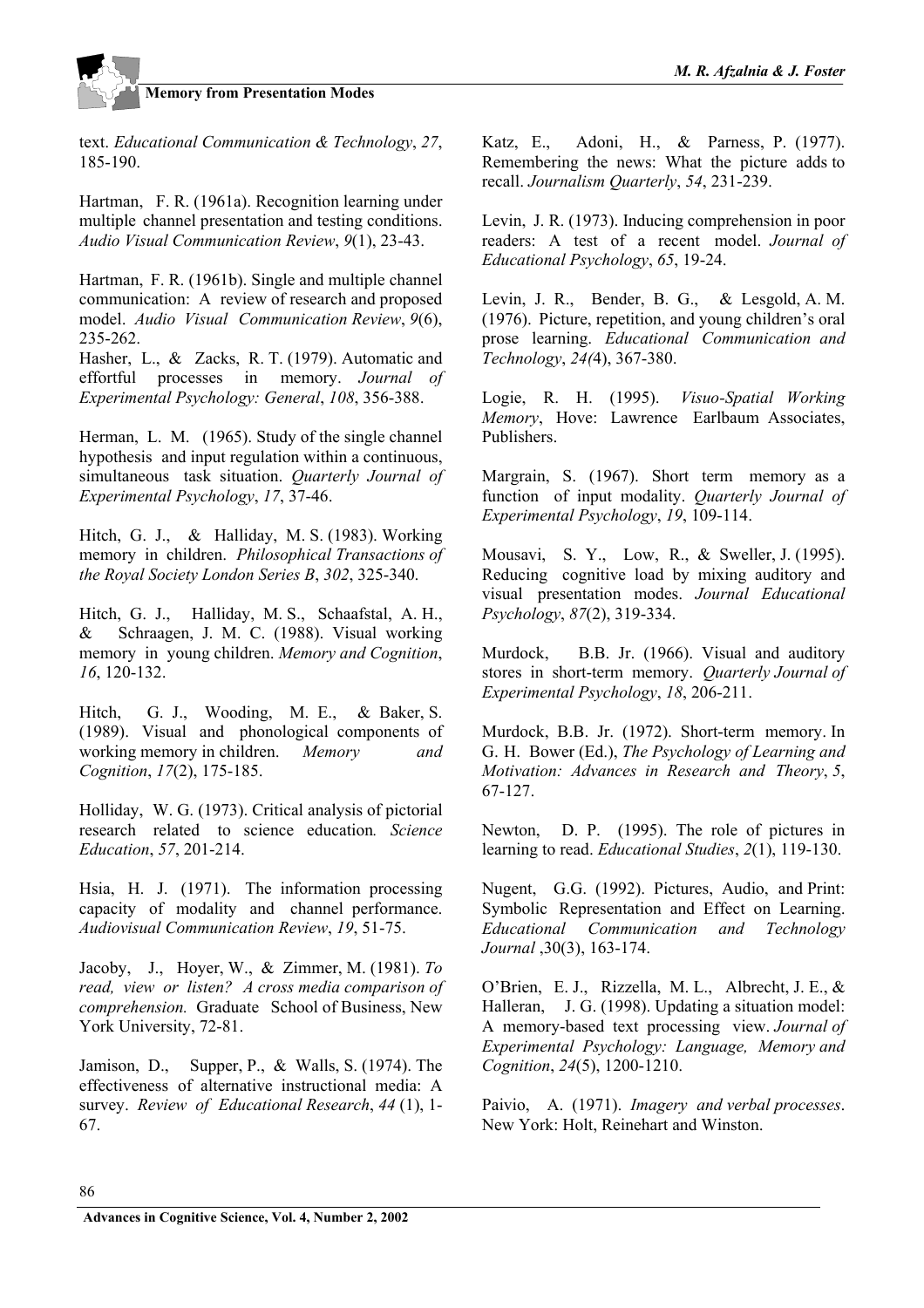Paivio, A., & Csapo, K. (1969). Concrete image and verbal memory codes.*Journal of Experimental Psychology*, *80*(2), 279-285.

Paivio, A., & Csapo, K. (1973). Picture superiority in free recall: Imagery or dual coding? *Cognitive Psychology, 5*, 176-206.

Pezdek, K. (1977). Cross-modality semantic integration of sentence and picture memory. *Journal of Experimental Psychology: Human Perception and Memory*, *3*, 515-524.

Pezdek, K., Lehrer, A., & Simon, S. (1984). The relationship between reading and cognitive processing of television and radio. *Child Development*, *55*, 2072-2082.

Quealy, J., & Langan-Fox, J. (1998). Attributes of delivery media in computer-assisted instruction. *Ergonomics*, *41*(3), 257-279.

Radvansky, G. A., & Zacks, R. T. (1997). The retrieval of situation-specific information. In Conway M. A. (Ed.), *Cognitive Models of Memory.* Hove East Sussex: Psychology Press.

Reeves, T. C. (1986). Research and evaluation models for the study of interactive video. *Journal of Computer-Based Instruction*, *13*, 102-106.

Robinson, J. P., & Levy, M. R. (1986). *The main source: Learning from television news*. Beverly Hills: Sage.

Rohwer, W. D., & Harris, W. J. (1975). Media effect on prose learning in two populations of children. *Journal of Educational Psychology*, *67*, 651-657.

Rusted, J., & Coltheart, M. (1979). Facilitation of children's prose recall by the presence of pictures. *Memory and Cognition*, *7*, 354-359.

Salomon, G. (1979). *Interaction of media, cognition and learning*. San Francisco: Jossey-Bass.

Salomon, G. (1984). Television is 'easy' and print is 'tough': The differential investment of mental effort in learning as a function of perceptions and attributions. *Journal of Educational Psychology*, *76*, 647-658.

Samuels, S. J. (1970). Effects of pictures on learning to read, comprehension, and attitudes. *Review of Educational Research*, *40*, 397-407.

Schramm, W. (1977). *Big media, little media*, Beverly Hills, CA: Sage Publications.

Shulman, H. G. (1972). Semantic confusion errors in short-term memory. *Journal of Verbal Learning & Verbal Behaviour*, *11*, 221-227.

Small, M.Y., Dowling, S., & Lovett, S.B. (1981). *semantic elaboration and children's recall of picture and prose information*. Paper presented at the annual meeting of the American Educational Research Association, Los Angeles.

Small, M.Y., Lovett, S. B., & Scher, M.S. (1993). Pictures facilitate children's recall of unillustrated expository prose. *Journal of Educational Psychology*, *85*(3), 520-528.

Stauffer, J., Frost, R., & William, R. (1981). *Journal of Broadcasting*, *25*(3), 253-62.

Stine, E. L., Wingfield, A., & Myers, S. D. (1990). Age differences in processing information from television news: The effects of bisensory augmentation. *Journal of Gerontology*, *45*(1),1-8.

Sweller, J., Chandler, P., Tierney, P., & Cooper, M. (1990). Cognitive load and selective attention as factors in the structuring of technical material. *Journal of Experimental Psychology: General*, *119*, 176-192.

Vernon, M. D. (1953). The value of Pictorial illustration*. British Journal of Educational Psychology*, *23*, 180-187.

Waddill, P.L., & McDaniel, M.A. (1992). Pictorial enhancement of text memory: Limitations imposed by picture type and comprehension skill. *Memory and Cognition*, *20*(5), 472-482.

Waddill, P.L., McDaniel, M.A., & Einstein, G.O. (1988). Illustrations as adjuncts to prose: A text-appropriate processing approach. *Journal of Educational Psychology*, *80*, 457-464.

Wagenaar, W. A. (1978). Recalling messages broadcast to the general public. In M. M. Gruneberg